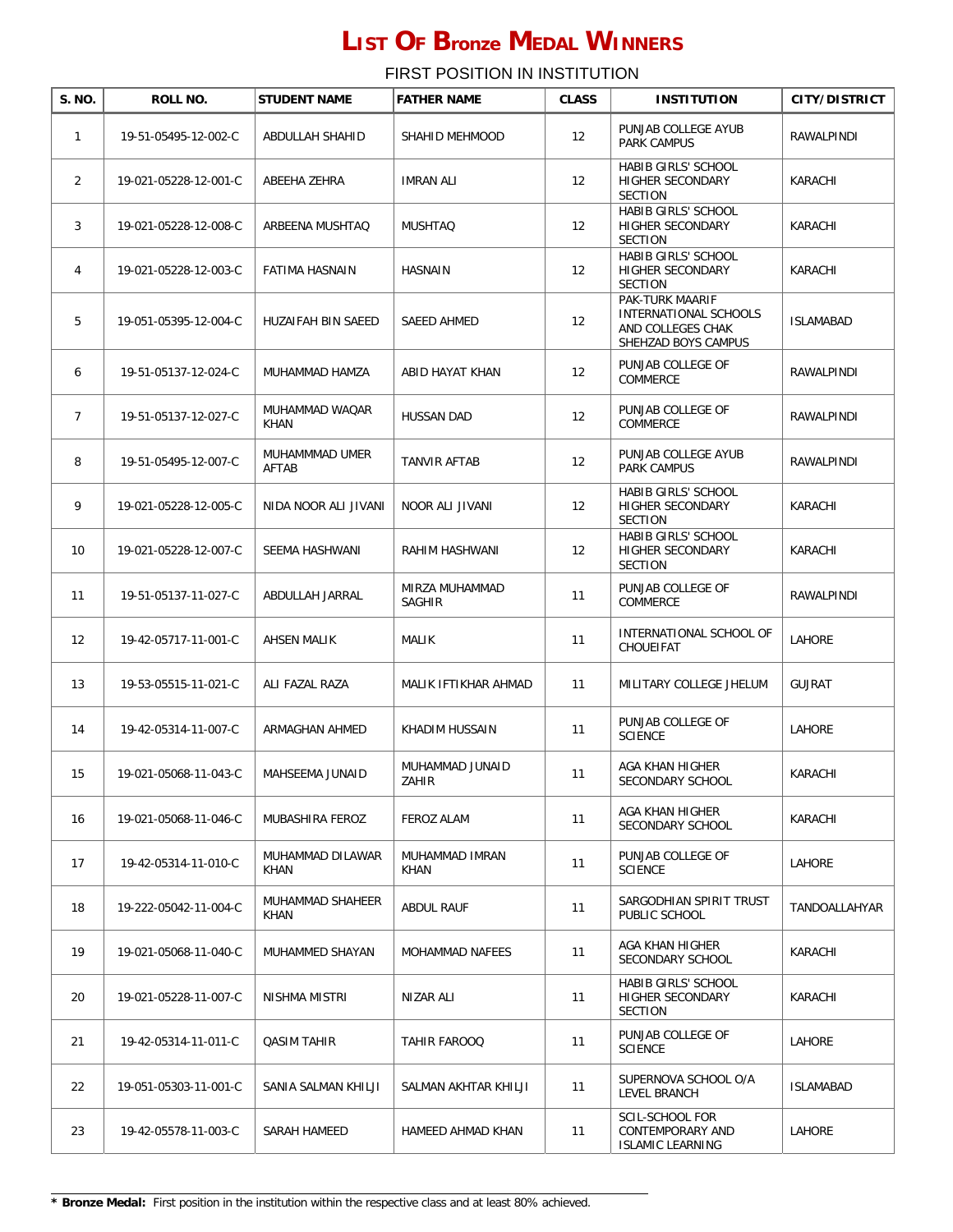| S. NO. | ROLL NO.              | <b>STUDENT NAME</b>              | <b>FATHER NAME</b>               | <b>CLASS</b> | <b>INSTITUTION</b>                                        | <b>CITY/DISTRICT</b> |
|--------|-----------------------|----------------------------------|----------------------------------|--------------|-----------------------------------------------------------|----------------------|
| 24     | 19-42-05314-11-014-C  | SHAMEEKH NAVEED                  | NAVEED ASLAM                     | 11           | PUNJAB COLLEGE OF<br><b>SCIENCE</b>                       | LAHORE               |
| 25     | 19-42-05314-11-038-C  | SUBHAN TARIQ                     | MUHAMMAD TARIO                   | 11           | PUNJAB COLLEGE OF<br><b>SCIENCE</b>                       | <b>LAHORE</b>        |
| 26     | 19-42-05314-11-043-C  | UMAIS USMANI                     | AZEEM UR REHMAN                  | 11           | PUNJAB COLLEGE OF<br><b>SCIENCE</b>                       | LAHORE               |
| 27     | 19-53-05515-10-027-C  | AWAIS AHMED                      | MUREED HUSSAIN                   | 10           | MILITARY COLLEGE JHELUM                                   | <b>GUJRAT</b>        |
| 28     | 19-42-05540-10-001-C  | DANIAL ZORAIZ<br>RAMZAN          | MOHAMMAD RAMZAN                  | 10           | FUTURE WORLD SCHOOL<br>ROOTS MILLENNIUM<br><b>SCHOOLS</b> | LAHORE               |
| 29     | 19-53-05515-10-009-C  | <b>HAMZA MEHMOOD</b><br>ANJUM    | ABDUL RAZZAQ                     | 10           | MILITARY COLLEGE JHELUM                                   | <b>GUJRAT</b>        |
| 30     | 19-021-05738-10-005-C | <b>JUNAID SAGHEER</b>            | SAGHEER ABRAR                    | 10           | <b>BEACONHOUSE JUBILEE</b><br>CAMPUS SENIOR SECTION       | KARACHI              |
| 31     | 19-42-05080-10-001-C  | <b>MANAHIL TARIQ</b>             | MUHAMMAD TARIQ<br><b>SHAFI</b>   | 10           | LAHORE GRAMMAR SCHOOL                                     | <b>LAHORE</b>        |
| 32     | 19-53-05515-10-007-C  | MUHAMMAD HAMMAD<br>EHSAN         | <b>IHSAN ULLAH</b>               | 10           | MILITARY COLLEGE JHELUM                                   | <b>GUJRAT</b>        |
| 33     | 19-021-05322-10-021-C | MUHAMMAD MINHAJ<br>MATEEN        | MUHAMMAD SHAKOOR<br>ADIL         | 10           | HAPPY HOME SCHOOL                                         | KARACHI              |
| 34     | 19-42-05091-10-001-C  | MUHAMMAD TAHA                    | AMJAD ALI                        | 10           | LAHORE GRAMMAR SCHOOL                                     | LAHORE               |
| 35     | 19-021-05322-10-022-C | MUHAMMAD UMER<br>SHAIKH          | MUHAMMAD YOUSUF<br><b>SHAIKH</b> | 10           | HAPPY HOME SCHOOL                                         | KARACHI              |
| 36     | 19-021-05421-10-004-C | MUHAMMAD YOUSUF<br><b>MANNAN</b> | MUHAMMAD ABDUL<br>MANNAN         | 10           | THE CRESCENT ACADEMY                                      | KARACHI              |
| 37     | 19-021-05165-10-037-C | REHAB QADIR                      | <b>GHULAM QADIR</b>              | 10           | ARMY PUBLIC SCHOOL &<br><b>COLLEGE SYSTEMS</b>            | KARACHI              |
| 38     | 19-021-05556-10-015-C | SYED MUSAB AHMED                 | SYED AHMED HASSAN                | 10           | BAI VIRBAIJI SOPARIVALA<br>PARSI HIGH SCHOOL              | KARACHI              |
| 39     | 19-021-05376-10-001-C | TAHA HAIDER                      | AMIR ABBAS                       | 10           | HABIB PUBLIC SCHOOL                                       | KARACHI              |
| 40     | 19-021-05165-10-028-C | TAIMOOR ASHRAF                   | MUHAMMAD ASHRAF                  | 10           | ARMY PUBLIC SCHOOL &<br><b>COLLEGE SYSTEMS</b>            | KARACHI              |
| 41     | 19-53-05515-10-024-C  | ZAIN UL ABIDIN                   | MUHAMMAD JAVED<br>RASOOL         | 10           | MILITARY COLLEGE JHELUM                                   | <b>GUJRAT</b>        |
| 42     | 19-992-05157-9-012-C  | ABDULLAH AFZAL<br>KHAN           | NADEEM AFZAL KHAN                | 9            | ROOTS MILLENNIUM<br>SCHOOLS PINE CAMPUS                   | ABBOTTABAD           |
| 43     | 19-91-05529-9-007-C   | ADNAN KHAN                       | KHANDAN KHAN                     | 9            | EDWARDES COLLEGE<br><b>SCHOOL</b>                         | PESHAWAR             |
| 44     | 19-022-05225-9-004-C  | HUSSAN BIN SOHAIL                | SOHAIL AHMED                     | 9            | ARMY PUBLIC SCHOOL &<br>COLLEGE                           | HYDERABAD            |
| 45     | 19-021-05556-9-005-C  | MOEED UR REHMAN                  | DANISH SOALIHEEN                 | 9            | BAI VIRBAIJI SOPARIVALA<br>PARSI HIGH SCHOOL              | KARACHI              |
| 46     | 19-53-05515-9-001-C   | MUHAMMAD ALI                     | AAMER REZA                       | 9            | MILITARY COLLEGE JHELUM                                   | <b>GUJRAT</b>        |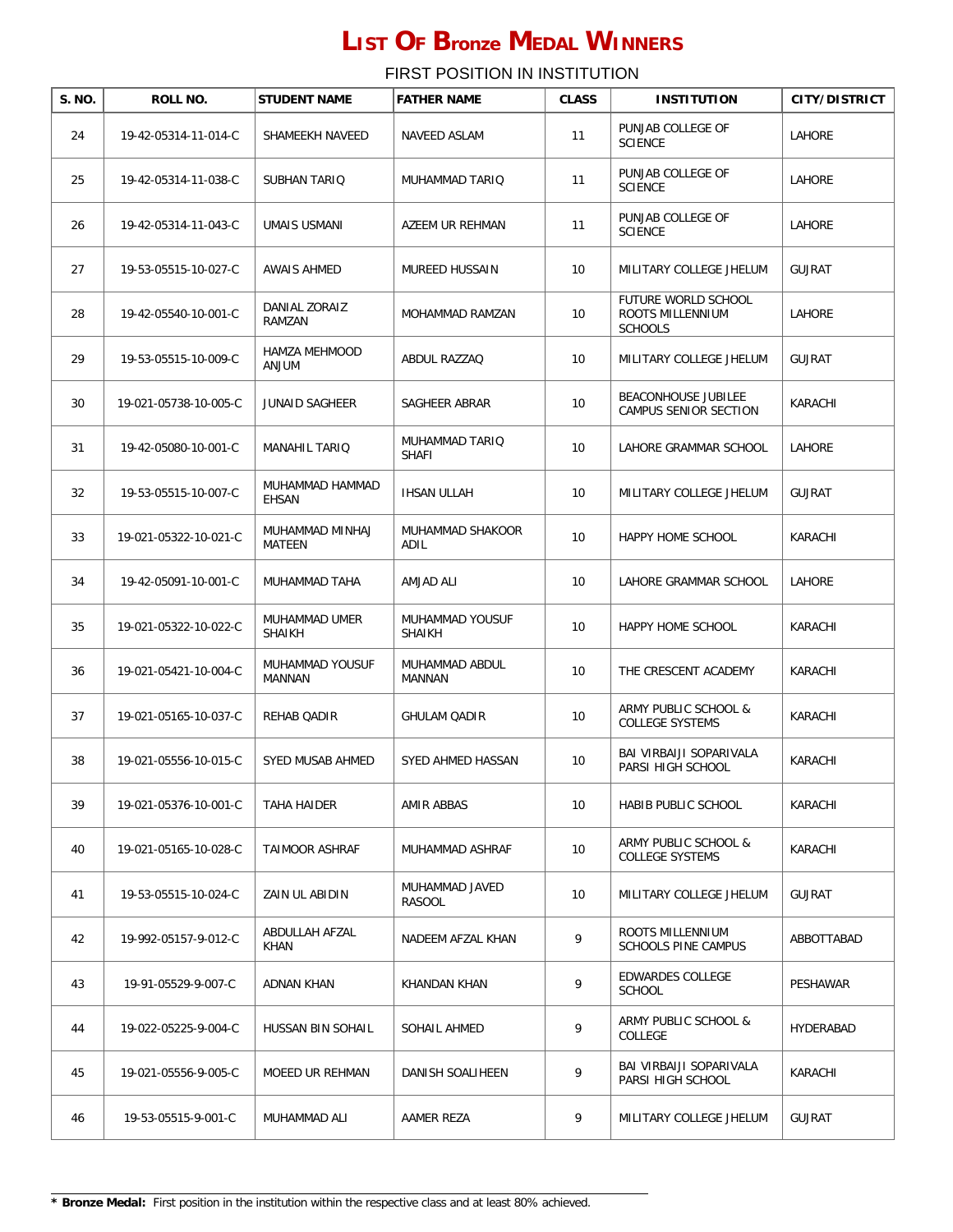| S. NO. | ROLL NO.             | <b>STUDENT NAME</b>        | <b>FATHER NAME</b>                  | <b>CLASS</b> | <b>INSTITUTION</b>                                                    | <b>CITY/DISTRICT</b> |
|--------|----------------------|----------------------------|-------------------------------------|--------------|-----------------------------------------------------------------------|----------------------|
| 47     | 19-42-05428-9-003-C  | MUHAMMAD SAAD              | MUHAMMAD KHALID                     | 9            | <b>GARRISON ACADEMY FOR</b><br>CAMBRIDGE STUDIES FOR<br>O/A LEVELS    | <b>LAHORE</b>        |
| 48     | 19-992-05157-9-009-C | SANA ULLAH QAYYUM          | RAJA EHTISHAM                       | 9            | ROOTS MILLENNIUM<br><b>SCHOOLS PINE CAMPUS</b>                        | ABBOTTABAD           |
| 49     | 19-53-05515-9-025-C  | TAYYAB BIN HAMID<br>KAMBOH | HAMID MEHMOOD ALLAH<br>DITTA KAMBOH | 9            | MILITARY COLLEGE JHELUM                                               | <b>GUJRAT</b>        |
| 50     | 19-021-05116-8-004-C | <b>ABDUL AHAD</b>          | YASIR MUSTAFE                       | 8            | <b>FAZAIA DEGREE COLLEGE</b>                                          | KARACHI              |
| 51     | 19-51-05354-8-005-C  | ABDUL WAHAB                | MUHAMMAD AJMAL                      | 8            | BEACONHOUSE SCHOOL<br>SYSTEM SENIOR BRANCH                            | RAWALPINDI           |
| 52     | 19-52-05439-8-007-C  | ABDUR REHMAN               | ZULFIQAR ALI                        | 8            | ARMY PUBLIC SCHOOL AND<br><b>COLLEGE BOYS BRANCH</b>                  | <b>SIALKOT</b>       |
| 53     | 19-42-05469-8-002-C  | ABSAR AHMAD                | HAFEEZ AHMAD                        | 8            | BEACONHOUSE SCHOOL<br>SYSTEM CANAL SIDE BOYS<br><b>CAMPUS</b>         | LAHORE               |
| 54     | 19-544-05746-8-011-C | AHMED JAMAL                | MANZOOR AHMED                       | 8            | ARMY PUBLIC SCHOOL AND<br>COLLEGE BOYS CAMPUS                         | <b>JHELUM</b>        |
| 55     | 19-51-05368-8-002-C  | AHMED TAHIR                | <b>TAHIR CHAUDRY</b>                | 8            | ROOTS GARDEN SCHOOL O-<br>LEVEL/IGCSE HARLEY<br><b>CAMPUS</b>         | RAWALPINDI           |
| 56     | 19-51-05368-8-005-C  | AIZA SAQIR                 | CHAUHDRY SAQIB NISAR                | 8            | ROOTS GARDEN SCHOOL O-<br>LEVEL/IGCSE HARLEY<br><b>CAMPUS</b>         | RAWALPINDI           |
| 57     | 19-051-05716-8-003-C | AIZA ZEESHAN               | ZEESHAN ASLAM MALIK                 | 8            | HEADSTART SCHOOL<br><b>MIDDLE YEARS</b>                               | <b>ISLAMABAD</b>     |
| 58     | 19-021-05322-8-010-C | ALI AZAM                   | AHMED ALI                           | 8            | HAPPY HOME SCHOOL                                                     | KARACHI              |
| 59     | 19-46-05027-8-007-C  | AMNA AURANGZAIB            | AURANGZAIB                          | 8            | CONVENT OF JESUS & MARY<br><b>SCHOOL</b>                              | TOBA TEK SINGH       |
| 60     | 19-051-05518-8-001-C | AMTUL KAFI                 | ABDUL SABOOR                        | 8            | ROOTS MILLENNIUM<br><b>SCHOOL CANYON VIEWS</b><br><b>EMAAR CAMPUS</b> | <b>ISLAMABAD</b>     |
| 61     | 19-42-05698-8-002-C  | AMZI ASIF                  | ASIF BERNARD                        | 8            | ST. DOMINICS' CONVENT<br><b>GIRLS HIGH SCHOOL</b>                     | LAHORE               |
| 62     | 19-42-05580-8-011-C  | ARZEEN RAZI KHAN           | MOHAMMAD RAZI KHAN                  | 8            | LAHORE GRAMMAR SCHOOL<br>DEFENCE CAMPUS                               | LAHORE               |
| 63     | 19-42-05698-8-004-C  | ASNIA NOOR                 | MUDASSER AHMAD                      | 8            | ST. DOMINICS' CONVENT<br><b>GIRLS HIGH SCHOOL</b>                     | LAHORE               |
| 64     | 19-051-05409-8-001-C | AYESHA AHMED               | AHMED SAEED                         | 8            | ROOTS MILLENNIUM<br><b>SCHOOLS ONE WORLD</b><br>CAMPUS                | <b>ISLAMABAD</b>     |
| 65     | 19-42-05698-8-001-C  | AYMEN JAMIL                | NAUSHAD JAMIL                       | 8            | ST. DOMINICS' CONVENT<br><b>GIRLS HIGH SCHOOL</b>                     | LAHORE               |
| 66     | 19-051-05744-8-002-C | <b>BARYAL KHAN</b>         | MUHAMMAD IJAZ KHAN                  | 8            | BEACONHOUSE SCHOOL<br>POTOHAR CAMPUS BOYS<br><b>BRANCH</b>            | <b>ISLAMABAD</b>     |
| 67     | 19-42-05352-8-003-C  | <b>BILAL AKRAM</b>         | MUHAMMAD AKRAM                      | 8            | <b>GARRISON BOYS HIGH</b><br><b>SCHOOL</b>                            | LAHORE               |
| 68     | 19-051-05568-8-004-C | <b>BISMAH SHAHZAD</b>      | SHAHZAD HUSSAIN                     | 8            | <b>FAZAIA INTER COLLEGE E-9</b><br><b>CAMPUS</b>                      | <b>ISLAMABAD</b>     |
| 69     | 19-51-05368-8-003-C  | DANIAL HASHMI              | MOHI-UD-DIN HASHMI                  | 8            | ROOTS GARDEN SCHOOL O-<br>LEVEL/IGCSE HARLEY<br>CAMPUS                | RAWALPINDI           |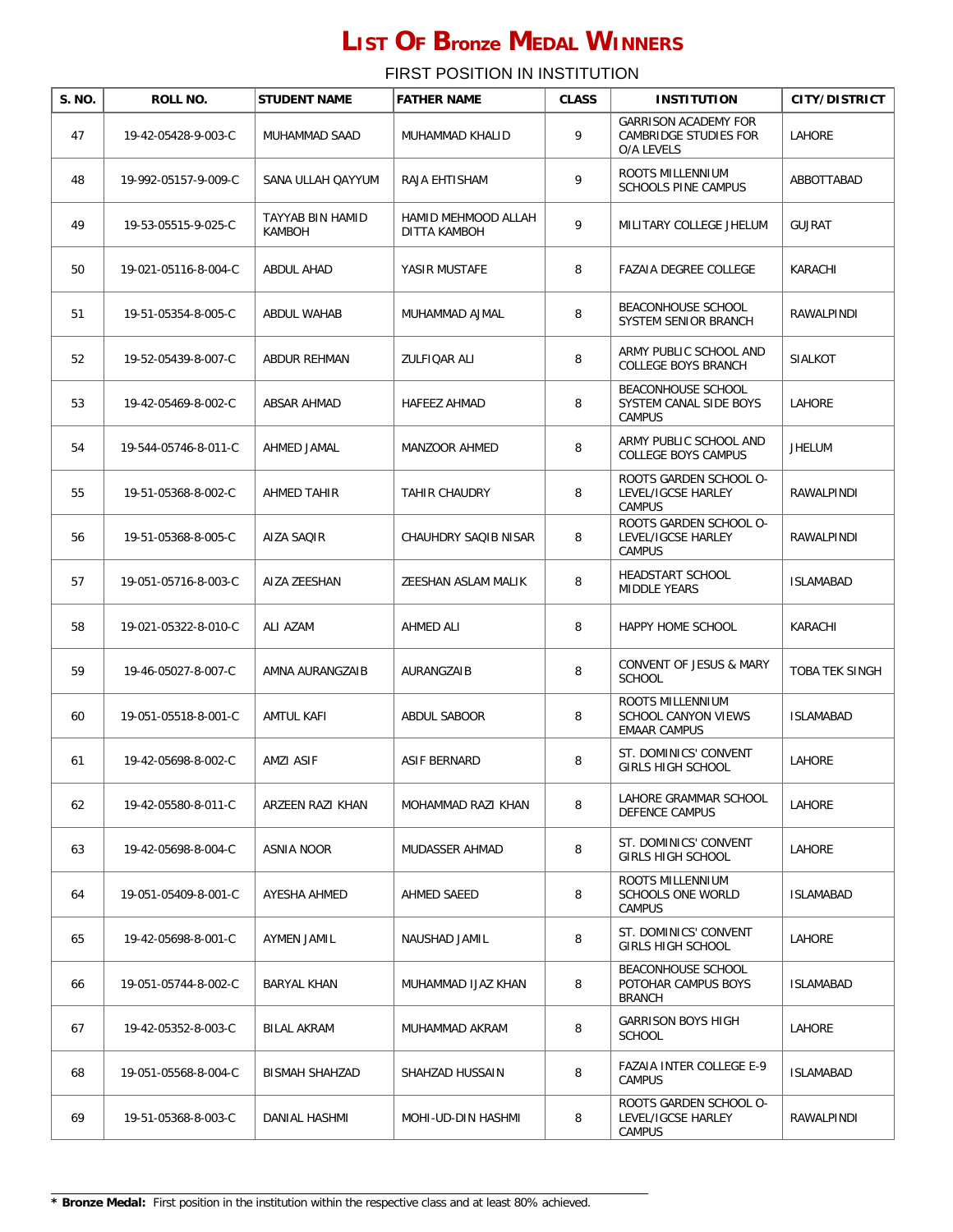| S. NO. | ROLL NO.             | <b>STUDENT NAME</b>            | <b>FATHER NAME</b>          | <b>CLASS</b> | <b>INSTITUTION</b>                                                                   | <b>CITY/DISTRICT</b> |
|--------|----------------------|--------------------------------|-----------------------------|--------------|--------------------------------------------------------------------------------------|----------------------|
| 70     | 19-42-05517-8-004-C  | FAIZ FIDA RANA                 | RANA FIDA MOHYUDDIN         | 8            | BEACONHOUSE SCHOOL<br>SYSTEM JOHAR TOWN BOYS<br><b>CAMPUS</b>                        | LAHORE               |
| 71     | 19-42-05237-8-002-C  | <b>FARHEEN NIAZI</b>           | AAMIR KHAN NIAZI            | 8            | LAHORE GRAMMAR SCHOOL                                                                | LAHORE               |
| 72     | 19-56-05377-8-001-C  | <b>HASHIR ZAHEER</b>           | ZAHEER AHMED                | 8            | BEACONHOUSE SCHOOL<br><b>SYSTEM</b>                                                  | <b>SHEIKHUPURA</b>   |
| 73     | 19-051-05395-8-002-C | KASHIF IQBAL                   | RIAZ ALI                    | 8            | PAK-TURK MAARIF<br>INTERNATIONAL SCHOOLS<br>AND COLLEGES CHAK<br>SHEHZAD BOYS CAMPUS | <b>ISLAMABAD</b>     |
| 74     | 19-42-05517-8-001-C  | KHUZAIB AAMIR                  | AAMR AFZAL                  | 8            | BEACONHOUSE SCHOOL<br>SYSTEM JOHAR TOWN BOYS<br><b>CAMPUS</b>                        | LAHORE               |
| 75     | 19-42-05682-8-008-C  | MAHEEN IRFAN BUTT              | IRFAN RASHID BUTT           | 8            | BEACONHOUSE SCHOOL<br>SYSTEM JOHAR TOWN GIRLS<br>CAMPUS MIDDLE SECTION               | LAHORE               |
| 76     | 19-051-05568-8-003-C | <b>MISHAL AZAM</b>             | MUHAMMAD AZAM KHAN          | 8            | <b>FAZAIA INTER COLLEGE E-9</b><br><b>CAMPUS</b>                                     | <b>ISLAMABAD</b>     |
| 77     | 19-42-05469-8-003-C  | MOAZZAM AMIR                   | MUHAMMAD AMIR<br>EHTESHAM   | 8            | BEACONHOUSE SCHOOL<br>SYSTEM CANAL SIDE BOYS<br><b>CAMPUS</b>                        | <b>LAHORE</b>        |
| 78     | 19-021-05520-8-002-C | MOHAMMAD ANAS<br>ASIM          | MUHAMMAD ASIM<br>KALEEM     | 8            | THE ELIXIR SCHOOL                                                                    | KARACHI              |
| 79     | 19-021-05421-8-009-C | MOHAMMAD KHIZAR<br>SHAHZAD     | MOHAMMAD SHAHZAD            | 8            | THE CRESCENT ACADEMY                                                                 | KARACHI              |
| 80     | 19-42-05728-8-002-C  | MUAHAAMD<br>SAFIULLAH ASIM     | ASIM MUSHTAQ                | 8            | BEACONHOUSE GARDEN<br>TOWN CAMPUS MIDDLE<br><b>SECTION</b>                           | LAHORE               |
| 81     | 19-021-05549-8-003-C | MUHAMMAD AFNAN<br>ARIF         | MUHAMMAD ARIF NAQI          | 8            | ROOTS MILLENNIUM FUTURE<br><b>WORLD SCHOOL</b>                                       | KARACHI              |
| 82     | 19-051-05023-8-001-C | MUHAMMAD ALI<br>HASAN          | <b>IMRAN UL HASAN</b>       | 8            | THE SCIENCE SCHOOL<br><b>ISLAMABAD CAMPUS</b>                                        | <b>ISLAMABAD</b>     |
| 83     | 19-021-05641-8-001-C | MUHAMMAD ALI<br>SIDDIQUI       | MUHAMMAD RIZWAN<br>SIDDIQUI | 8            | <b>FAUJI FOUNDATION SCHOOL</b>                                                       | KARACHI              |
| 84     | 19-42-05428-8-005-C  | MUHAMMAD HUZEFA<br>ZAHEER      | ZAHEER UDDIN BABAR          | 8            | <b>GARRISON ACADEMY FOR</b><br>CAMBRIDGE STUDIES FOR<br>O/A LEVELS                   | LAHORE               |
| 85     | 19-51-05748-8-002-C  | MUHAMMAD NAUMAN                | MUHAMMAD RAZA               | 8            | PAF COLLEGE LOWER TOPA                                                               | RAWALPINDI           |
| 86     | 19-61-05551-8-003-C  | MUHAMMAD SAAD<br><b>SOHAIL</b> | SOHAIL AKHTAR               | 8            | <b>GARRISON ACADEMY</b><br>MIDDLE SECTION                                            | MULTAN               |
| 87     | 19-051-05464-8-001-C | NIDA WASEEM                    | WASEEM DIN                  | 8            | AL-HUDA INTERNATIONAL<br>SCHOOL SECONDARY<br><b>SECTION</b>                          | ISLAMABAD            |
| 88     | 19-42-05080-8-003-C  | RAHIMEEN FAISAL                | <b>FAISAL SHAMIM</b>        | 8            | LAHORE GRAMMAR SCHOOL                                                                | LAHORE               |
| 89     | 19-46-05027-8-005-C  | RAMEEN KHALID                  | KHALID MASOOD               | 8            | CONVENT OF JESUS & MARY<br><b>SCHOOL</b>                                             | TOBA TEK SINGH       |
| 90     | 19-55-05234-8-004-C  | RANA WAHAAJ KHAN               | RANA MUJAHID KHAN           | 8            | BEACONHOUSE SCHOOL<br>SYSTEM CITI HOUSING<br><b>CAMPUS</b>                           | GUJRANWALA           |
| 91     | 19-42-05374-8-005-C  | RIDA RIZWAN                    | RIZWAN KHAWER               | 8            | <b>GARRISON ACADEMY FOR</b><br><b>GIRLS</b>                                          | LAHORE               |
| 92     | 19-42-05717-8-001-C  | SAAD MALIK                     | NADEEM MALIK                | 8            | INTERNATIONAL SCHOOL OF<br>CHOUEIFAT                                                 | LAHORE               |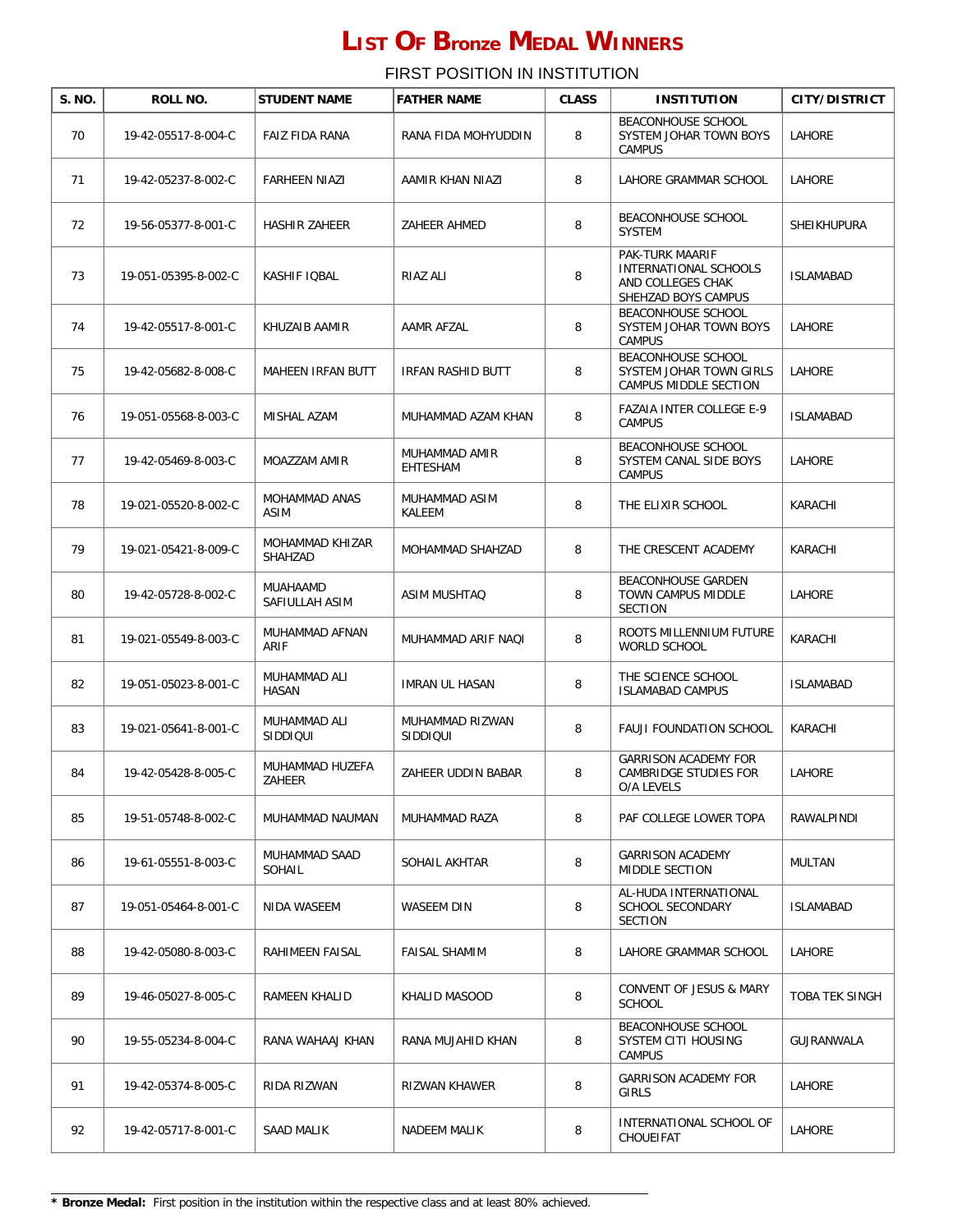| S. NO. | ROLL NO.             | <b>STUDENT NAME</b>              | <b>FATHER NAME</b>           | <b>CLASS</b>   | <b>INSTITUTION</b>                                                          | <b>CITY/DISTRICT</b> |
|--------|----------------------|----------------------------------|------------------------------|----------------|-----------------------------------------------------------------------------|----------------------|
| 93     | 19-021-05116-8-001-C | SUBHAN ABDULLAH                  | MUHAMMAD ABDULLAH            | 8              | FAZAIA DEGREE COLLEGE                                                       | KARACHI              |
| 94     | 19-021-05556-8-010-C | SYED HAMMAD ALI<br>RIZVI         | SYED MUHAMMAD ALI<br>RIZVI   | 8              | BAI VIRBAIJI SOPARIVALA<br>PARSI HIGH SCHOOL                                | KARACHI              |
| 95     | 19-021-05376-8-003-C | SYED IBRAHIM HASAN               | SYED SULEMAN HASSAN          | 8              | HABIB PUBLIC SCHOOL                                                         | KARACHI              |
| 96     | 19-42-05698-8-003-C  | ZARISH SAJJAD                    | SAJJAD RUBANI                | 8              | ST. DOMINICS' CONVENT<br><b>GIRLS HIGH SCHOOL</b>                           | <b>LAHORE</b>        |
| 97     | 19-51-05368-7-006-C  | AANIBA BILAL                     | BILAL AHMED AWAN             | $\overline{7}$ | ROOTS GARDEN SCHOOL O-<br>LEVEL/IGCSE HARLEY<br><b>CAMPUS</b>               | RAWALPINDI           |
| 98     | 19-021-05619-7-005-C | ABDULLAH SARSHAR                 | SARSHAR AHMED                | $\overline{7}$ | THE CITY SCHOOL<br>GULSHAN-E-MAYMAR<br><b>CAMPUS</b>                        | KARACHI              |
| 99     | 19-42-05739-7-001-C  | ABEER FARAZ                      | <b>FARAZ SALEEM</b>          | $\overline{7}$ | THE CITY SCHOOL MODEL<br>TOWN LINK ROAD CAMPUS                              | LAHORE               |
| 100    | 19-41-05117-7-001-C  | AFFAN QUDDUS                     | <b>QUDDUS</b>                | $\overline{7}$ | THE CITY SCHOOL CHENAB<br><b>CAMPUS</b>                                     | FAISALABAD           |
| 101    | 19-051-05568-7-005-C | AHMED HAROON                     | <b>HAROON RASHEED</b>        | $\overline{7}$ | <b>FAZAIA INTER COLLEGE E-9</b><br><b>CAMPUS</b>                            | <b>ISLAMABAD</b>     |
| 102    | 19-42-05498-7-003-C  | AHMED JAMSHAID<br><b>HUSSAIN</b> | JAMSHAID HUSSAIN             | $\overline{7}$ | SICAS LIBERTY COMPLEX<br>JUNIOR MIDDLE SECTION                              | LAHORE               |
| 103    | 19-021-05476-7-002-C | AISHA BAKHTIAR                   | BAKHTIAR AHMED               | $\overline{7}$ | SALEEM NAWAZ FAZAIA<br>COLLEGE                                              | KARACHI              |
| 104    | 19-51-05596-7-002-C  | ALI ABBAS                        | AZHAR ABBAS BUTT             | $\overline{7}$ | BAHRIA FOUNDATION<br>COLLEGE                                                | RAWALPINDI           |
| 105    | 19-021-05131-7-006-C | AMAAD ALI                        | HAFEEZ UR REHMAN             | $\overline{7}$ | ARMY PUBLIC SCHOOL - COD                                                    | KARACHI              |
| 106    | 19-021-05476-7-006-C | AMAMA MUKHTAR                    | RAO MUKHTAR AHMED            | 7              | SALEEM NAWAZ FAZAIA<br>COLLEGE                                              | KARACHI              |
| 107    | 19-051-05502-7-001-C | AMANI UZAIR                      | UZAIR ADIL                   | $\overline{7}$ | HEADSTART SCHOOL KURI<br><b>CAMPUS</b>                                      | <b>ISLAMABAD</b>     |
| 108    | 19-051-05518-7-001-C | ANAS BIN SHOAIB                  | <b>BILAL AHMED</b>           | $\overline{7}$ | ROOTS MILLENNIUM<br><b>SCHOOL CANYON VIEWS</b><br><b>EMAAR CAMPUS</b>       | ISLAMABAD            |
| 109    | 19-51-05368-7-003-C  | ANIQA BUSHRA AWAN                | MUHAMMAD MASUD<br>ANWAR AWAN | $\overline{7}$ | ROOTS GARDEN SCHOOL O-<br>LEVEL/IGCSE HARLEY<br><b>CAMPUS</b>               | RAWALPINDI           |
| 110    | 19-021-05725-7-001-C | ARHAM AHMEDANI                   | SAMEER ANWER<br>AHMEDANI     | $\overline{7}$ | HAPPY PALACE GROUP OF<br><b>SCHOOLS</b>                                     | KARACHI              |
| 111    | 19-021-05549-7-001-C | ARMAAN ARABI                     | AAMIR ARABI                  | $\overline{7}$ | ROOTS MILLENNIUM FUTURE<br>WORLD SCHOOL                                     | KARACHI              |
| 112    | 19-51-05151-7-001-C  | DUA IMRAN                        | MUHAMMAD IMRAN               | 7              | ROOTS MILLENNIUM<br><b>SCHOOLS GREEN PARK</b><br><b>CAMPUS</b>              | RAWALPINDI           |
| 113    | 19-44-05569-7-002-C  | EEMAN HASHIM                     | MUHAMMAD HASHIM              | $\overline{7}$ | BEACONHOUSE SCHOOL<br>SYSTEM GIRLS CAMPUS<br>MIDDLE SECTION                 | <b>OKARA</b>         |
| 114    | 19-55-05623-7-003-C  | FAJAR KAMRAN                     | KAMRAM NAZIR                 | 7              | <b>BEACONHOUSE SCHOOL</b><br>SYSTEM PALM TREE CAMPUS<br><b>GIRLS BRANCH</b> | GUJRANWALA           |
| 115    | 19-42-05374-7-002-C  | GHANIYA IMRAN                    | <b>IMRAN BHATTI</b>          | 7              | <b>GARRISON ACADEMY FOR</b><br><b>GIRLS</b>                                 | LAHORE               |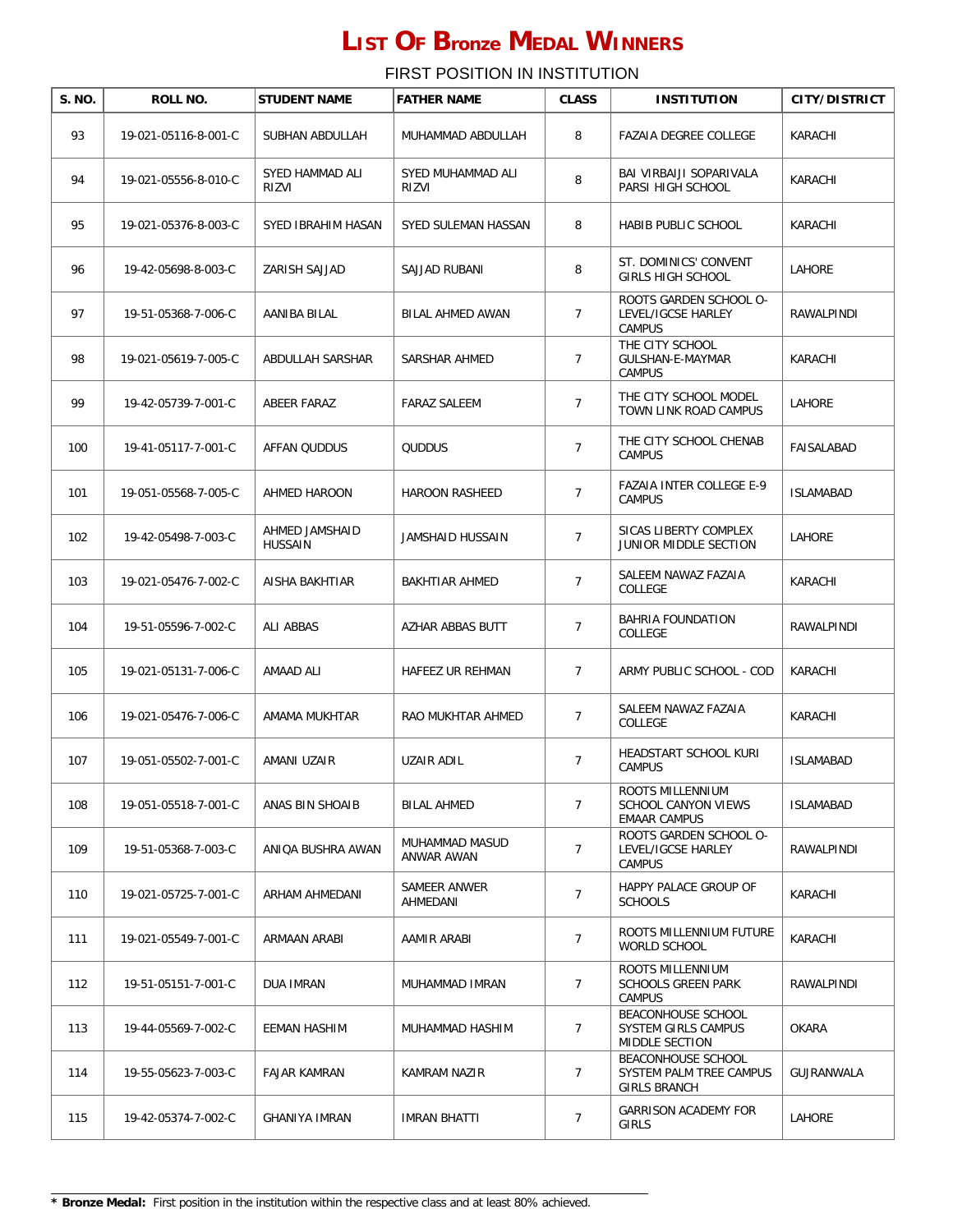| S. NO. | ROLL NO.             | <b>STUDENT NAME</b>          | <b>FATHER NAME</b>              | <b>CLASS</b>   | <b>INSTITUTION</b>                                                   | <b>CITY/DISTRICT</b> |
|--------|----------------------|------------------------------|---------------------------------|----------------|----------------------------------------------------------------------|----------------------|
| 116    | 19-51-05096-7-001-C  | <b>HAMZA AHMED</b>           | <b>GHULAM AHMED</b>             | $\overline{7}$ | ROOTS IVY INTERNATIONAL<br><b>SCHOOLS WESTRIDGE</b><br><b>CAMPUS</b> | RAWALPINDI           |
| 117    | 19-022-05524-7-002-C | <b>HANIA</b>                 | <b>ISHAQUE AHMED</b>            | $\overline{7}$ | THE CITY SCHOOL LIAQUAT<br><b>CAMPUS</b>                             | HYDERABAD            |
| 118    | 19-051-05327-7-002-C | HASSAAN UL ABEDIN            | ZAIN UL ABEDIN                  | $\overline{7}$ | ROOTS MILLENNIUM<br>SCHOOLS ECHS CAMPUS                              | <b>ISLAMABAD</b>     |
| 119    | 19-42-05517-7-010-C  | <b>HUZAIFA IMRAN</b>         | <b>IMRAN ZAHID</b>              | 7              | BEACONHOUSE SCHOOL<br>SYSTEM JOHAR TOWN BOYS<br><b>CAMPUS</b>        | LAHORE               |
| 120    | 19-57-05702-7-002-C  | <b>ISMAIL MIRAN FARAZ</b>    | FARAZ AHMED                     | $\overline{7}$ | <b>FAZAIA INTER COLLEGE</b>                                          | <b>ATTOCK</b>        |
| 121    | 19-021-05732-7-004-C | KHADIJA AHAD                 | ABDUL AHAD                      | $\overline{7}$ | LADYBIRD GRAMMAR<br>SCHOOL SENIOR SECTION<br><b>GREEN BRANCH</b>     | KARACHI              |
| 122    | 19-021-05671-7-007-C | KHADIJA KAMRAN               | KAMRAN RASHEED                  | $\overline{7}$ | AES SCHOOL FOR GIRLS                                                 | KARACHI              |
| 123    | 19-544-05746-7-014-C | M. ABDULLAH RAJA             | ZAFARULLAH                      | $\overline{7}$ | ARMY PUBLIC SCHOOL AND<br><b>COLLEGE BOYS CAMPUS</b>                 | JHELUM               |
| 124    | 19-021-05572-7-002-C | <b>MAHNOOR SHEHZAD</b>       | SYED SHEHZAD ALI                | $\overline{7}$ | THE SMART SCHOOL NORTH<br>KARACHI CAMPUS I                           | KARACHI              |
| 125    | 19-61-05492-7-001-C  | MANAHIL ABBAS                | <b>GHULAM ABBAS</b>             | $\overline{7}$ | BAHRIA FOUNDATION<br>COLLEGE AND SCHOOL                              | MULTAN               |
| 126    | 19-051-05568-7-003-C | MINAHIL GHAFOOR              | ABDUL GHAFOOR                   | $\overline{7}$ | <b>FAZAIA INTER COLLEGE E-9</b><br><b>CAMPUS</b>                     | <b>ISLAMABAD</b>     |
| 127    | 19-021-05520-7-003-C | MOHAMMAD AYAAN<br>ASIM       | MUHAMMAD ASIM<br>KALEEM         | $\overline{7}$ | THE ELIXIR SCHOOL                                                    | KARACHI              |
| 128    | 19-051-05023-7-001-C | MOOSA KHAN JADOON            | SAJID MEHMOOD<br><b>JADOON</b>  | $\overline{7}$ | THE SCIENCE SCHOOL<br><b>ISLAMABAD CAMPUS</b>                        | <b>ISLAMABAD</b>     |
| 129    | 19-42-05717-7-002-C  | MOUSSA HAYAT                 | <b>MUNAWAR HAYAT</b>            | $\overline{7}$ | INTERNATIONAL SCHOOL OF<br>CHOUEIFAT                                 | LAHORE               |
| 130    | 19-53-05381-7-006-C  | MUHAMMAD ALI<br>QADEER       | RAJA ABDUL QADEER               | $\overline{7}$ | THE EDUCATORS BARA DARI<br><b>CAMPUS</b>                             | <b>GUJRAT</b>        |
| 131    | 19-582-05163-7-001-C | MUHAMMAD MAAZ<br><b>ASAD</b> | MIAN ASAD ULLAH                 | $\overline{7}$ | ROOTS MILLENNIUM<br>SCHOOL HILL VIEW CAMPUS                          | <b>MIRPUR</b>        |
| 132    | 19-53-05381-7-014-C  | MUSKAN AHMAD                 | CHAUDARY ATZAZ<br>AHMED         | $\overline{7}$ | THE EDUCATORS BARA DARI<br><b>CAMPUS</b>                             | <b>GUJRAT</b>        |
| 133    | 19-42-05237-7-003-C  | ROSHANEH FATIMA              | ANJUM RIAZ                      | $\overline{7}$ | LAHORE GRAMMAR SCHOOL                                                | LAHORE               |
| 134    | 19-021-05476-7-003-C | RUMEESA NAZIM                | MUHAMMAD NAZIM                  | $\overline{7}$ | SALEEM NAWAZ FAZAIA<br>COLLEGE                                       | KARACHI              |
| 135    | 19-021-05476-7-011-C | SADIA YASEEN                 | MUHAMMAD YASEEN                 | $\overline{7}$ | SALEEM NAWAZ FAZAIA<br>COLLEGE                                       | KARACHI              |
| 136    | 19-53-05381-7-013-C  | SAFA BATOOL                  | UMAR ASLAM                      | 7              | THE EDUCATORS BARA DARI<br><b>CAMPUS</b>                             | <b>GUJRAT</b>        |
| 137    | 19-022-05524-7-001-C | SARIYA ASAD                  | ASAD ALI KHAN                   | $\overline{7}$ | THE CITY SCHOOL LIAQUAT<br><b>CAMPUS</b>                             | HYDERABAD            |
| 138    | 19-051-05057-7-004-C | SHAHEER UZAIR<br>QURESHI     | MUHAMMAD UZAIR<br>AHMAD QURESHI | 7              | ROOTS SCHOOL SYSTEM<br>DHA-I FLAGSHIP CAMPUS<br>SR. SCHOOL           | <b>ISLAMABAD</b>     |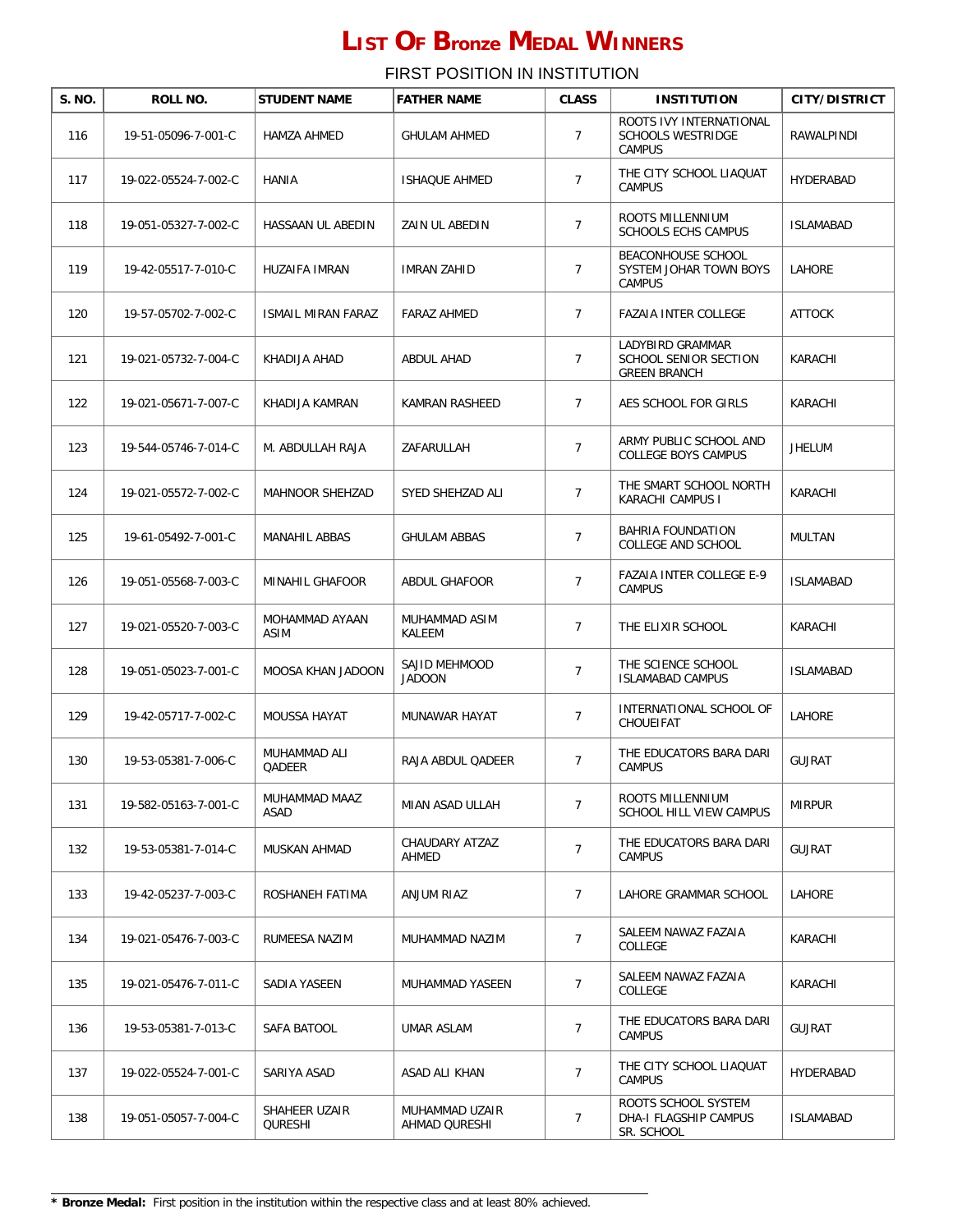| S. NO. | ROLL NO.             | <b>STUDENT NAME</b>           | <b>FATHER NAME</b>               | <b>CLASS</b>   | <b>INSTITUTION</b>                                                    | <b>CITY/DISTRICT</b>  |
|--------|----------------------|-------------------------------|----------------------------------|----------------|-----------------------------------------------------------------------|-----------------------|
| 139    | 19-42-05644-7-003-C  | SHEIKH M. ABDULLAH            | SHEIKH MUHAMMAD<br><b>TAUSIF</b> | $\overline{7}$ | <b>BEACONHOUSE SCHOOL</b><br><b>SYSTEM</b>                            | LAHORE                |
| 140    | 19-42-05352-7-001-C  | SOHAIB AHMAD                  | SARFRAZ KHAN                     | $\overline{7}$ | <b>GARRISON BOYS HIGH</b><br><b>SCHOOL</b>                            | <b>LAHORE</b>         |
| 141    | 19-51-05020-7-005-C  | SYED ABBAS RAZA               | SYED IMRAN RAZA                  | $\overline{7}$ | THE SCIENCE SCHOOL<br>RAWALPINDI CAMPUS                               | RAWALPINDI            |
| 142    | 19-051-05638-7-001-C | <b>SYED MUHAMMAD</b><br>ABBAS | SYED ZEESHAN HAIDER              | $\overline{7}$ | HEADSTART SCHOOL GIRLS<br><b>BRANCH</b>                               | <b>ISLAMABAD</b>      |
| 143    | 19-42-05517-7-005-C  | <b>TALAL BAIG</b>             | KHALID BAIG                      | $\overline{7}$ | BEACONHOUSE SCHOOL<br>SYSTEM JOHAR TOWN BOYS<br><b>CAMPUS</b>         | LAHORE                |
| 144    | 19-021-05699-7-008-C | USAID NAEEM                   | HAMMAD ASHRAF                    | $\overline{7}$ | DHA COLLEGE AND SCHOOL<br>SYSTEM BEACHVIEW<br><b>CAMPUS</b>           | KARACHI               |
| 145    | 19-51-05368-7-005-C  | ZARA KAMRAN                   | KAMRAN AFSAR                     | $\overline{7}$ | ROOTS GARDEN SCHOOL O-<br>LEVEL/IGCSE HARLEY<br><b>CAMPUS</b>         | RAWALPINDI            |
| 146    | 19-021-05556-7-007-C | ZAYAN SHAHID                  | SHAHID MASOOD                    | $\overline{7}$ | BAI VIRBAIJI SOPARIVALA<br>PARSI HIGH SCHOOL                          | KARACHI               |
| 147    | 19-51-05368-7-004-C  | ZOYA KAMRAN                   | <b>KAMRAN AFSAR</b>              | $\overline{7}$ | ROOTS GARDEN SCHOOL O-<br>LEVEL/IGCSE HARLEY<br><b>CAMPUS</b>         | RAWALPINDI            |
| 148    | 19-021-05641-6-001-C | ABDUL BASIT<br>SIDDIQUI       | MUHAMMAD RIZWAN<br>SIDDIQUI      | 6              | FAUJI FOUNDATION SCHOOL                                               | KARACHI               |
| 149    | 19-021-05476-6-012-C | ABDUL HADI                    | MUHAMMAD AKRAM                   | 6              | SALEEM NAWAZ FAZAIA<br>COLLEGE                                        | KARACHI               |
| 150    | 19-051-05481-6-001-C | ABDUL HANNAN                  | RANA IMRAN ALI                   | 6              | ROOTS INTERNATIONAL<br><b>SCHOOLS BLOOMSBURY</b><br><b>CAMPUS</b>     | <b>ISLAMABAD</b>      |
| 151    | 19-51-05362-6-001-C  | ABDUL RAFAY                   | <b>GHAZI IQBAL</b>               | 6              | ROOTS GARDEN SCHOOL<br>ASKARI FLAGSHIP CAMPUS                         | RAWALPINDI            |
| 152    | 19-923-05082-6-001-C | ABDUL WAHAB                   | SHERDAD AHMAD                    | 6              | ROOTS MILLENNIUM<br><b>SCHOOL RIVER TREE</b><br><b>CAMPUS</b>         | NOWSHERA              |
| 153    | 19-62-05335-6-001-C  | AHMED DAWOOD                  | SHAKEEL KHALIQ                   | 6              | THE CITY SCHOOL<br><b>BAHAWALPUR CAMPUS</b>                           | <b>BAHAWALPUR</b>     |
| 154    | 19-53-05706-6-011-C  | AHMED ZIA                     | ZIA ULLAH                        | 6              | CANTT PUBLIC HIGH<br><b>SCHOOL AND GIRLS</b><br>COLLEGE               | <b>GUJRAT</b>         |
| 155    | 19-022-05225-6-004-C | ALISHAZ                       | <b>SHAHRUKH</b>                  | 6              | ARMY PUBLIC SCHOOL &<br>COLLEGE                                       | HYDERABAD             |
| 156    | 19-46-05027-6-002-C  | AMEENA HAQUE                  | SOHAIL                           | 6              | CONVENT OF JESUS & MARY<br><b>SCHOOL</b>                              | <b>TOBA TEK SINGH</b> |
| 157    | 19-021-05671-6-005-C | AMNA MAZHAR                   | MAZHAR HABIB TALPUR              | 6              | AES SCHOOL FOR GIRLS                                                  | KARACHI               |
| 158    | 19-42-05091-6-009-C  | AMNA ZAFAR                    | ZAFAR IQBAL                      | 6              | LAHORE GRAMMAR SCHOOL                                                 | LAHORE                |
| 159    | 19-51-05523-6-004-C  | ANNOUSHEY FARHAN              | <b>FARHAN YOUNUS</b>             | 6              | INTERNATIONAL ISLAMIC<br>UNIVERSITY SCHOOL<br><b>WESTRIDGE CAMPUS</b> | RAWALPINDI            |
| 160    | 19-42-05469-6-005-C  | AYAAN AHMAD                   | USMAN AHMAD                      | 6              | BEACONHOUSE SCHOOL<br>SYSTEM CANAL SIDE BOYS<br><b>CAMPUS</b>         | LAHORE                |
| 161    | 19-051-05716-6-003-C | AZLAN ADIL                    | SALAHUDDIN ADIL                  | 6              | HEADSTART SCHOOL<br>MIDDLE YEARS                                      | ISLAMABAD             |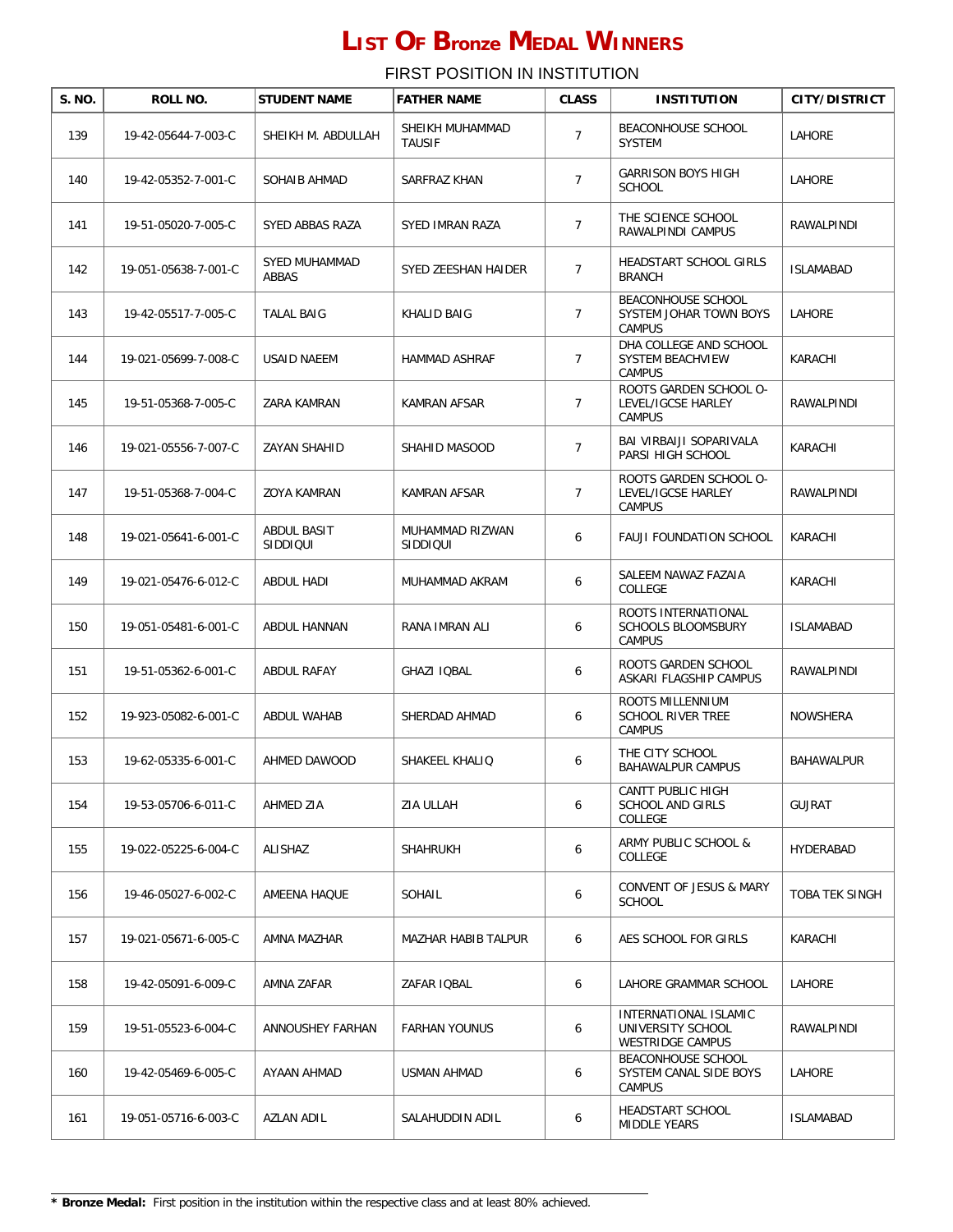| S. NO. | ROLL NO.             | <b>STUDENT NAME</b>           | <b>FATHER NAME</b>               | <b>CLASS</b> | <b>INSTITUTION</b>                                                                        | <b>CITY/DISTRICT</b> |
|--------|----------------------|-------------------------------|----------------------------------|--------------|-------------------------------------------------------------------------------------------|----------------------|
| 162    | 19-923-05082-6-004-C | <b>AZLAN SHAHID</b>           | SHAHID ABDUL MAJID               | 6            | ROOTS MILLENNIUM<br><b>SCHOOL RIVER TREE</b><br><b>CAMPUS</b>                             | NOWSHERA             |
| 163    | 19-51-05645-6-002-C  | <b>BILAL SOHAIL</b>           | M. SOHAIL                        | 6            | ROOTS INTERNATIONAL<br><b>SCHOOL</b>                                                      | RAWALPINDI           |
| 164    | 19-051-05558-6-001-C | ELSA KAZI                     | <b>GHULAM NABI KAZI</b>          | 6            | BEACONHOUSE SCHOOL<br>SYSTEM BAHRIA ENCLAVE<br><b>CAMPUS</b>                              | <b>ISLAMABAD</b>     |
| 165    | 19-91-05720-6-003-C  | ESHAL KHURAM                  | MUHAMED ABID KHURAM              | 6            | <b>BEACONHOUSE SCHOOL</b><br>SYSTEM FRONTIER CAMPUS<br><b>GIRLS BRANCH</b>                | PESHAWAR             |
| 166    | 19-51-05734-6-003-C  | ESHAL SHAHZAD                 | SHAHZAD AZEEM                    | 6            | ARMY PUBLIC SCHOOL AND<br>COLLEGE                                                         | RAWALPINDI           |
| 167    | 19-051-05484-6-001-C | FAAIZ ALI CHOUDHRY            | SHAHERYAR ALI<br><b>CHOUDHRY</b> | 6            | SUPER NOVA SCHOOL F-7/1<br><b>CAMPUS</b>                                                  | ISLAMABAD            |
| 168    | 19-42-05578-6-003-C  | <b>FATIMA FARUKH</b>          | <b>FARUKH ASLAM</b>              | 6            | <b>SCIL-SCHOOL FOR</b><br>CONTEMPORARY AND<br><b>ISLAMIC LEARNING</b>                     | LAHORE               |
| 169    | 19-42-05580-6-012-C  | <b>FATIMA MOHSIN</b><br>NAQVI | SYED MOHSIN NAQVI                | 6            | LAHORE GRAMMAR SCHOOL<br><b>DEFENCE CAMPUS</b>                                            | LAHORE               |
| 170    | 19-42-05237-6-006-C  | <b>FIZZA ZAHRA</b>            | FAIZ UL HASSAN                   | 6            | LAHORE GRAMMAR SCHOOL                                                                     | LAHORE               |
| 171    | 19-55-05234-6-001-C  | HAFSA QAISER RANA             | <b>QAISER MANZOOR</b><br>AHMED   | 6            | <b>BEACONHOUSE SCHOOL</b><br>SYSTEM CITI HOUSING<br><b>CAMPUS</b>                         | GUJRANWALA           |
| 172    | 19-997-05478-6-003-C | HAIDER ALI TARIQ              | TARIQ KHAN                       | 6            | INTERNATIONAL ISLAMIC<br>UNIVERSITY ISLAMABAD<br><b>SCHOOLS MANSEHRA</b><br><b>CAMPUS</b> | MANSEHRA             |
| 173    | 19-51-05427-6-002-C  | HAIDER USMAN RAJA             | USMAN FAZIL RAJA                 | 6            | ARMY PUBLIC SCHOOL AND<br><b>COLLEGE BOYS BRANCH</b>                                      | RAWALPINDI           |
| 174    | 19-021-05373-6-003-C | HALEEMA SIDDIQUI              | <b>JALIB MEHMOOD</b>             | 6            | <b>FAZAIA INTER COLLEGE</b>                                                               | KARACHI              |
| 175    | 19-51-05724-6-002-C  | HAYYAN AZHAR                  | AZHAR SALEEM KHAN                | 6            | JOINT STAFF PUBLIC<br>SCHOOL AND COLLEGE                                                  | RAWALPINDI           |
| 176    | 19-42-05374-6-002-C  | HIBA QAYYUM                   | ABDUL QAYYUM                     | 6            | <b>GARRISON ACADEMY FOR</b><br>GIRLS                                                      | LAHORE               |
| 177    | 19-051-05327-6-003-C | <b>IBRAHIM RASHEED</b>        | BAHJAT ZUHAIRA                   | 6            | ROOTS MILLENNIUM<br><b>SCHOOLS ECHS CAMPUS</b>                                            | <b>ISLAMABAD</b>     |
| 178    | 19-051-05367-6-005-C | IZZA ALI QURESHI              | ALI NAZIR QURESHI                | 6            | <b>ROOTS MILLENNIUM</b><br><b>SCHOOLS OXBRIDGE</b><br><b>CAMPUS</b>                       | <b>ISLAMABAD</b>     |
| 179    | 19-021-05671-6-011-C | JAVERIA ABID                  | MUHAMMAD ABID OWAIS              | 6            | AES SCHOOL FOR GIRLS                                                                      | KARACHI              |
| 180    | 19-47-05372-6-002-C  | KHADIJA MEHMOOD               | ANSAR MEHMOOD                    | 6            | CHENAB COLLEGE                                                                            | <b>JHANG</b>         |
| 181    | 19-42-05394-6-007-C  | MAAZ AHMAD                    | <b>IFTIKHAR AHMAD</b>            | 6            | <b>GARRISON ACADEMY FOR</b><br><b>BOYS</b>                                                | LAHORE               |
| 182    | 19-051-05106-6-006-C | <b>MAHNOOR ADEEL</b>          | ADEEL AKRAM                      | 6            | ROOTS MILLENNIUM<br><b>SCHOOLS WAHID CAMPUS</b>                                           | ISLAMABAD            |
| 183    | 19-051-05409-6-002-C | <b>MAHNOOR ALI</b>            | MUHAMMAD ALI                     | 6            | ROOTS MILLENNIUM<br><b>SCHOOLS ONE WORLD</b><br><b>CAMPUS</b>                             | <b>ISLAMABAD</b>     |
| 184    | 19-051-05743-6-001-C | MAHUD AAMIR                   | AAMIR RASHID KHAN                | 6            | BEACONHOUSE SCHOOL<br>SYSTEM METROPOLITAN<br>CAMPUS BOYS BRANCH                           | <b>ISLAMABAD</b>     |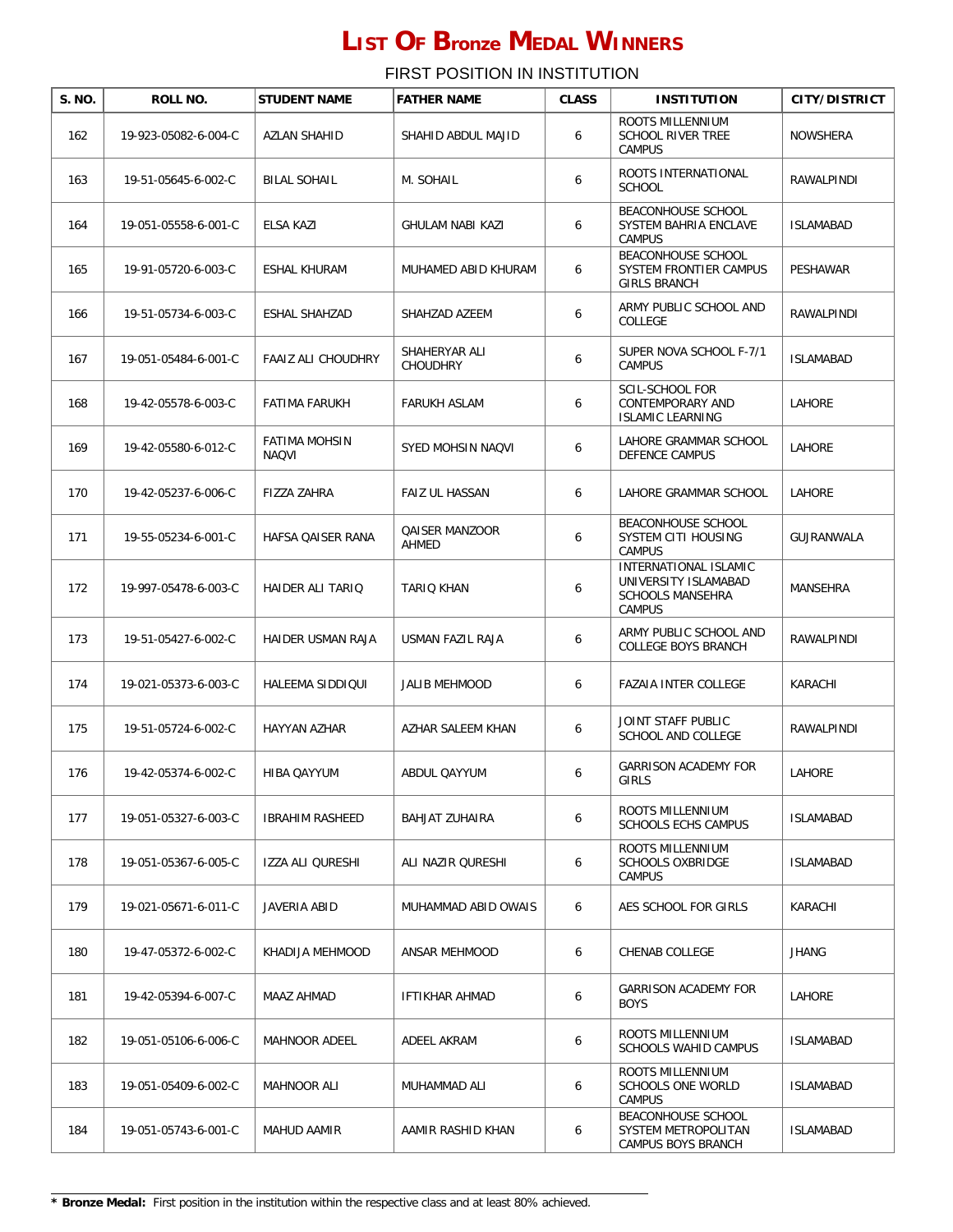| <b>S. NO.</b> | ROLL NO.             | <b>STUDENT NAME</b>                      | <b>FATHER NAME</b>                | <b>CLASS</b> | <b>INSTITUTION</b>                                                                   | <b>CITY/DISTRICT</b> |
|---------------|----------------------|------------------------------------------|-----------------------------------|--------------|--------------------------------------------------------------------------------------|----------------------|
| 185           | 19-051-05568-6-005-C | MAIRA AZHAR                              | AZHAR UL ISLAM                    | 6            | <b>FAZAIA INTER COLLEGE E-9</b><br><b>CAMPUS</b>                                     | <b>ISLAMABAD</b>     |
| 186           | 19-51-05151-6-001-C  | MARYAM SARFRAZ                           | SARFRAZ AJMAL                     | 6            | ROOTS MILLENNIUM<br><b>SCHOOLS GREEN PARK</b><br><b>CAMPUS</b>                       | RAWALPINDI           |
| 187           | 19-021-05726-6-011-C | MEHAK                                    | ZEESHAN                           | 6            | THE SMART SCHOOL<br><b>GARDEN EAST CAMPUS</b>                                        | KARACHI              |
| 188           | 19-022-05225-6-008-C | MUHADISA EAMAN                           | <b>FIAZ AHMED</b>                 | 6            | ARMY PUBLIC SCHOOL &<br>COLLEGE                                                      | HYDERABAD            |
| 189           | 19-55-05737-6-004-C  | MUHAMMAD<br>ABDUALLAH<br><b>SHAFAQAT</b> | SHAFAQAT ALI                      | 6            | ARMY PUBLIC SCHOOL AND<br>COLLEGE                                                    | GUJRANWALA           |
| 190           | 19-42-05237-6-001-C  | MUHAMMAD AFFAN<br><b>HAIDER</b>          | MUHAMMAD IJAZ<br>HAIDER           | 6            | LAHORE GRAMMAR SCHOOL                                                                | LAHORE               |
| 191           | 19-51-05645-6-001-C  | MUHAMMAD AHMAD<br>AYUB                   | MUHAMMAD AYUB<br>AHMAD            | 6            | ROOTS INTERNATIONAL<br><b>SCHOOL</b>                                                 | RAWALPINDI           |
| 192           | 19-42-05498-6-001-C  | MUHAMMAD ALI<br><b>USMAN</b>             | MUHAMMAD USMAN                    | 6            | SICAS LIBERTY COMPLEX<br>JUNIOR MIDDLE SECTION                                       | LAHORE               |
| 193           | 19-51-05004-6-009-C  | MUHAMMAD ALIYAN<br>GILANI                | <b>SYED HASNAT AMIR</b><br>GILANI | 6            | <b>BEACONHOUSE SCHOOL</b><br><b>SYSTEM MIDDLE &amp; SENIOR</b><br><b>BRANCH</b>      | RAWALPINDI           |
| 194           | 19-021-05686-6-012-C | MUHAMMAD ANAS<br>RIAZ                    | RIAZ AHMED                        | 6            | MERITORIOUS ELEMENTARY<br><b>SCHOOL</b>                                              | KARACHI              |
| 195           | 19-051-05367-6-002-C | MUHAMMAD BILAL<br><b>NADEEM</b>          | MUHAMMAD NADEEM<br>MULIA          | 6            | ROOTS MILLENNIUM<br><b>SCHOOLS OXBRIDGE</b><br><b>CAMPUS</b>                         | <b>ISLAMABAD</b>     |
| 196           | 19-021-05322-6-001-C | MUHAMMAD DANIYAL<br>ZUBARI               | IKRAM AHSAN ZUBARI                | 6            | HAPPY HOME SCHOOL                                                                    | KARACHI              |
| 197           | 19-051-05134-6-003-C | MUHAMMAD HASEEB<br>AMER                  | MUHAMMAD AMER<br><b>SHAFIQUE</b>  | 6            | ROOTS SCHOOL SYSTEM<br>DHA-I FLAGSHIP CAMPUS<br><b>JUNIOR SCHOOL</b>                 | ISLAMABAD            |
| 198           | 19-051-05395-6-001-C | MUHAMMAD IBRAHIM<br>ARIF                 | MUHAMMAD ARIF DAR                 | 6            | PAK-TURK MAARIF<br>INTERNATIONAL SCHOOLS<br>AND COLLEGES CHAK<br>SHEHZAD BOYS CAMPUS | <b>ISLAMABAD</b>     |
| 199           | 19-051-05367-6-003-C | MUHAMMAD MARWAN<br>KHAN                  |                                   | 6            | ROOTS MILLENNIUM<br>SCHOOLS OXBRIDGE<br><b>CAMPUS</b>                                | ISLAMABAD            |
| 200           | 19-42-05644-6-002-C  | MUHAMMAD<br>SHAHWAIZ KAMRAN              | MUHAMMAD KAMRAN<br>ZAFAR          | 6            | <b>BEACONHOUSE SCHOOL</b><br>SYSTEM                                                  | LAHORE               |
| 201           | 19-52-05175-6-003-C  | MUHAMMAD UMAIR<br><b>CHOUDRY</b>         | WAQAR AFZAL CHOUDRY               | 6            | THE CITY SCHOOL IQBAL<br><b>CAMPUS</b>                                               | <b>SIALKOT</b>       |
| 202           | 19-051-05134-6-001-C | MUJTABA SALMAN                           | MUHAMMAD SULMAN<br><b>TAHIR</b>   | 6            | ROOTS SCHOOL SYSTEM<br>DHA-I FLAGSHIP CAMPUS<br><b>JUNIOR SCHOOL</b>                 | ISLAMABAD            |
| 203           | 19-021-05373-6-006-C | <b>NABIHA TAHIR</b>                      | MOHAMMAD TAHIR                    | 6            | <b>FAZAIA INTER COLLEGE</b>                                                          | KARACHI              |
| 204           | 19-51-05434-6-001-C  | NOOR UL HAYA                             | <b>WASEEM AHMED</b>               | 6            | BEACONHOUSE SCHOOL<br>SYSTEM AECHS 339                                               | RAWALPINDI           |
| 205           | 19-021-05619-6-001-C | PALWASHA SABEEH                          | SABEEH BIN MOHSIN                 | 6            | THE CITY SCHOOL<br>GULSHAN-E-MAYMAR<br><b>CAMPUS</b>                                 | KARACHI              |
| 206           | 19-022-05074-6-011-C | RAHUL KUMAR<br>ESSARANI                  | ASHA RAM ESSARANI                 | 6            | FOUNDATION PUBLIC<br>SCHOOL AUTOBAHN CAMPUS                                          | HYDERABAD            |
| 207           | 19-42-05517-6-004-C  | RAYYAN ASAD                              | ASAD ZAIM                         | 6            | BEACONHOUSE SCHOOL<br>SYSTEM JOHAR TOWN BOYS<br><b>CAMPUS</b>                        | LAHORE               |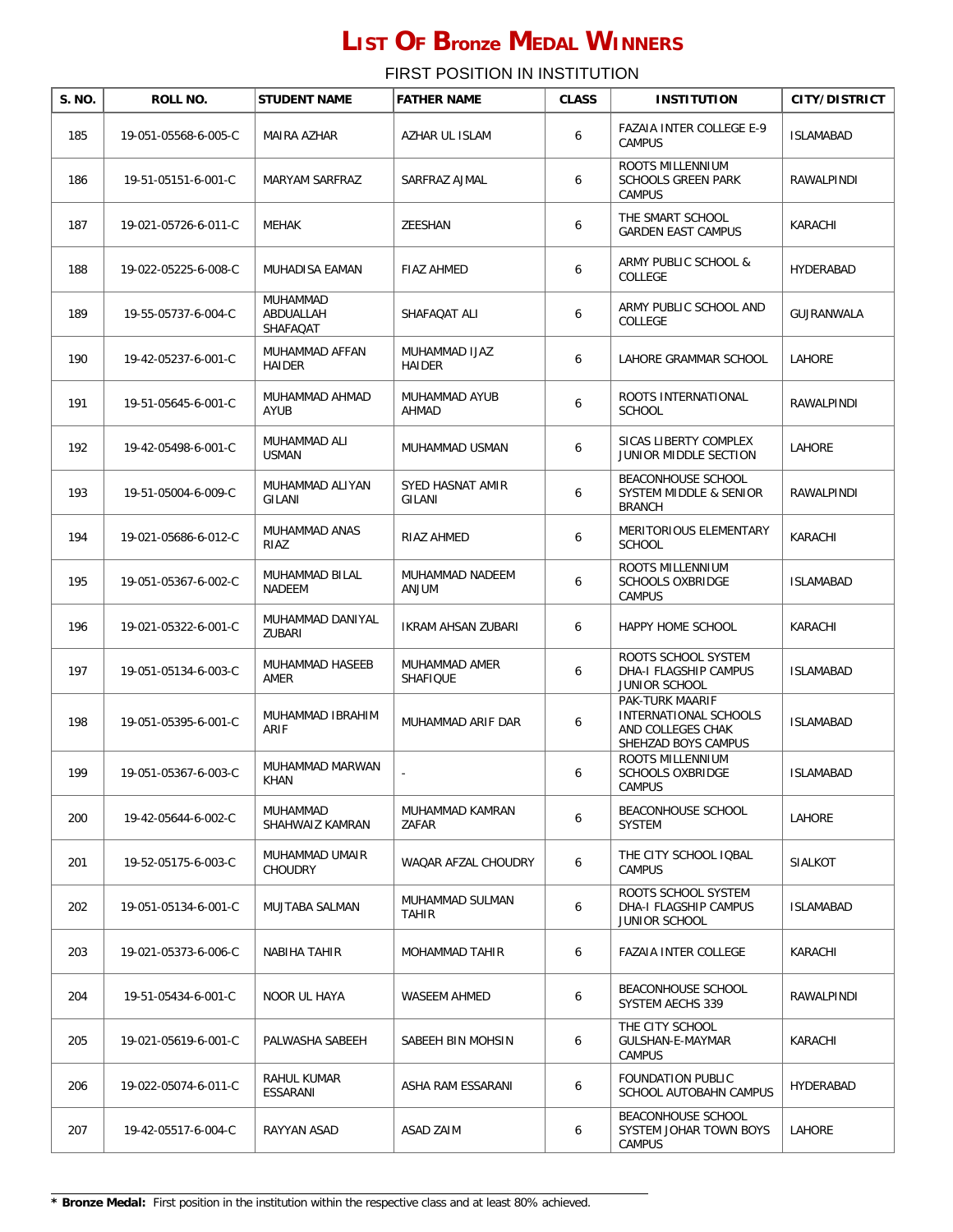| <b>S. NO.</b> | ROLL NO.             | <b>STUDENT NAME</b>            | <b>FATHER NAME</b>                 | <b>CLASS</b> | <b>INSTITUTION</b>                                                        | <b>CITY/DISTRICT</b> |
|---------------|----------------------|--------------------------------|------------------------------------|--------------|---------------------------------------------------------------------------|----------------------|
| 208           | 19-051-05134-6-004-C | <b>REHAN NASIR</b>             | NASIR RASHID                       | 6            | ROOTS SCHOOL SYSTEM<br><b>DHA-I FLAGSHIP CAMPUS</b><br>JUNIOR SCHOOL      | <b>ISLAMABAD</b>     |
| 209           | 19-021-05521-6-006-C | RIJA SHEIKH                    | MUHAMMAD MASOOD                    | 6            | THE ACADEMY NORTH<br>NAZIMABAD CAMPUS III                                 | KARACHI              |
| 210           | 19-51-05645-6-003-C  | SAHAR AJMAL                    | AJMAL HUSSAIN                      | 6            | ROOTS INTERNATIONAL<br><b>SCHOOL</b>                                      | RAWALPINDI           |
| 211           | 19-051-05134-6-006-C | SHAHEER ULLAH KHAN             | SAFI ULLAH KHAN                    | 6            | ROOTS SCHOOL SYSTEM<br>DHA-I FLAGSHIP CAMPUS<br><b>JUNIOR SCHOOL</b>      | <b>ISLAMABAD</b>     |
| 212           | 19-51-05158-6-003-C  | SHIFA SARFARAZ                 | MUHAMMAD SARFARAZ                  | 6            | <b>BEACONHOUSE SCHOOL</b><br>SYSTEM POTOHAR CAMPUS<br><b>GIRLS BRANCH</b> | RAWALPINDI           |
| 213           | 19-051-05153-6-002-C | SHUJI SHIRAI                   | SYED SAJJAD HUSSAIN<br><b>SHAH</b> | 6            | ACE INTERNATIONAL<br><b>ACADEMY</b>                                       | <b>ISLAMABAD</b>     |
| 214           | 19-021-05202-6-002-C | SIKANDER BUTT                  | MUHAMMAD ISHAQ                     | 6            | BEACON LIGHT ACADEMY<br>SECONDARY SECTION<br><b>MAYMAR CAMPUS</b>         | KARACHI              |
| 215           | 19-051-05464-6-001-C | SUMMAYYA BATOOL                | ZAHID MAHMOOD KHAN                 | 6            | AL-HUDA INTERNATIONAL<br>SCHOOL SECONDARY<br><b>SECTION</b>               | <b>ISLAMABAD</b>     |
| 216           | 19-022-05307-6-001-C | SYEDA BAREEHA<br><b>BATOOL</b> | SYEDA MUJTABA FAISAL               | 6            | ARMY PUBLIC SCHOOL &<br><b>COLLEGE SRC</b>                                | <b>HYDERABAD</b>     |
| 217           | 19-61-05551-6-001-C  | TAHA NASEER                    | MALIK NASEER BAKSH                 | 6            | <b>GARRISON ACADEMY</b><br>MIDDLE SECTION                                 | MULTAN               |
| 218           | 19-61-05551-6-004-C  | <b>TURAB HUSSAIN</b>           | SYED TASAWAR HUSSAIN               | 6            | <b>GARRISON ACADEMY</b><br>MIDDLE SECTION                                 | MULTAN               |
| 219           | 19-051-05106-5-010-C | AAHIL MUSHTAQ                  | FAISAL MUSHTAQ                     | 5            | ROOTS MILLENNIUM<br><b>SCHOOLS WAHID CAMPUS</b>                           | <b>ISLAMABAD</b>     |
| 220           | 19-051-05464-5-010-C | AAMINA TARIQ                   | TARIQ ZAFAR                        | 5            | AL-HUDA INTERNATIONAL<br><b>SCHOOL SECONDARY</b><br><b>SECTION</b>        | <b>ISLAMABAD</b>     |
| 221           | 19-42-05028-5-001-C  | AANYA MANSOOR                  | MANSOOR FAYYAZ                     | 5            | BEACONHOUSE SCHOOL<br>SYSTEM LMA PRIMARY                                  | LAHORE               |
| 222           | 19-51-05362-5-002-C  | ABDUL AZIZ BHATTI              | RAJA FAISAL AZIZ<br><b>BHATTI</b>  | 5            | ROOTS GARDEN SCHOOL<br>ASKARI FLAGSHIP CAMPUS                             | RAWALPINDI           |
| 223           | 19-42-05073-5-010-C  | ABDULLAN ARSHAD                | ARSHAD ALI                         | 5            | GARRISON ACADEMY JUNIOR<br>TUFAIL SHAHEED CAMPUS                          | LAHORE               |
| 224           | 19-021-05521-5-001-C | AHMED JAMSHED                  | JAMSHED AHMED KHAN                 | 5            | THE ACADEMY NORTH<br>NAZIMABAD CAMPUS III                                 | KARACHI              |
| 225           | 19-47-05372-5-029-C  | AHMED RAZA                     | MUHAMMAD AKMAL<br>SAEED            | 5            | CHENAB COLLEGE                                                            | JHANG                |
| 226           | 19-021-05671-5-003-C | ALIZA ABID                     | MUHAMMAD ABID OWAIS                | 5            | AES SCHOOL FOR GIRLS                                                      | KARACHI              |
| 227           | 19-51-05096-5-003-C  | ALLAIA FAISAL                  | RAJA FAISAL IKRAM                  | 5            | ROOTS IVY INTERNATIONAL<br><b>SCHOOLS WESTRIDGE</b><br><b>CAMPUS</b>      | RAWALPINDI           |
| 228           | 19-42-05091-5-025-C  | AMANAT ALI                     | MUHAMMAD YASEEN                    | 5            | LAHORE GRAMMAR SCHOOL                                                     | LAHORE               |
| 229           | 19-51-05130-5-001-C  | AMMAR ABDULLAH                 | ABDULLAH SALFI                     | 5            | FAZAIA INTER COLLEGE<br><b>JINNAH CAMP</b>                                | RAWALPINDI           |
| 230           | 19-021-05699-5-001-C | ANIQA ALI                      | ARSHAD ALI                         | 5            | DHA COLLEGE AND SCHOOL<br>SYSTEM BEACHVIEW<br><b>CAMPUS</b>               | KARACHI              |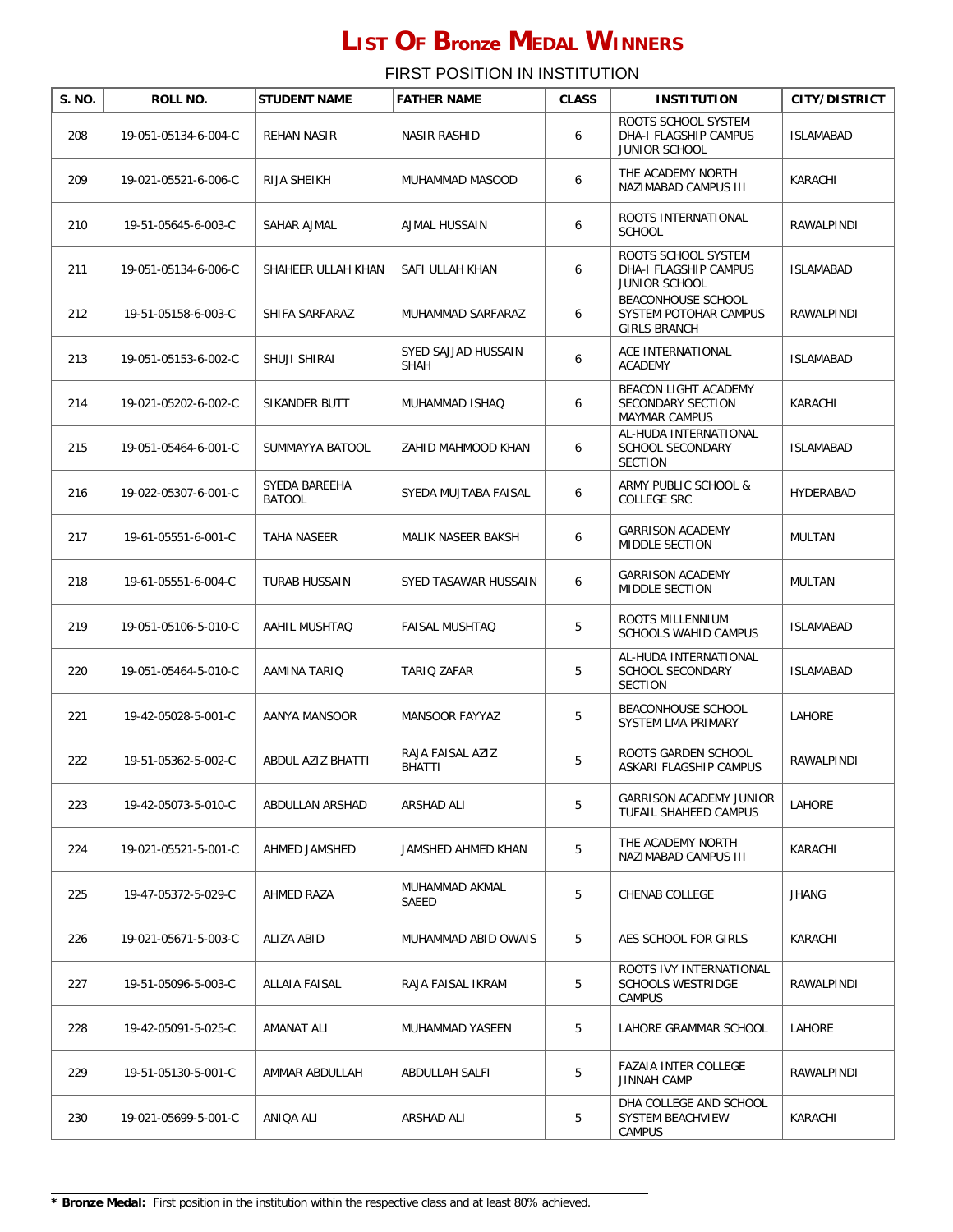| S. NO. | ROLL NO.             | <b>STUDENT NAME</b>           | <b>FATHER NAME</b>             | <b>CLASS</b> | <b>INSTITUTION</b>                                                   | <b>CITY/DISTRICT</b> |
|--------|----------------------|-------------------------------|--------------------------------|--------------|----------------------------------------------------------------------|----------------------|
| 231    | 19-51-05020-5-002-C  | ASAD ANWAR<br><b>CHAUDHRY</b> | MUHAMMAD ATIF<br><b>GHUMAN</b> | 5            | THE SCIENCE SCHOOL<br>RAWALPINDI CAMPUS                              | RAWALPINDI           |
| 232    | 19-42-05091-5-026-C  | AYAAN SOHAIL                  | SOHAIL CHAUDHRY                | 5            | LAHORE GRAMMAR SCHOOL                                                | LAHORE               |
| 233    | 19-021-05620-5-012-C | AYAN SALMAN KHAN              | SALMAN TARIQ KHAN              | 5            | KARACHI PUBLIC SCHOOL<br><b>GULSHAN BRANCH</b>                       | KARACHI              |
| 234    | 19-42-05528-5-001-C  | <b>AZFAR AHMED</b>            | <b>IMRAN ZIA</b>               | 5            | THE LOYALIST ACADEMIA                                                | LAHORE               |
| 235    | 19-42-05731-5-011-C  | EESA OMAR KHAN                | SAUD UMAR KHAN                 | 5            | THE NEW SCHOOL (TNS)<br><b>BEACONHOUSE</b>                           | LAHORE               |
| 236    | 19-41-05024-5-005-C  | <b>EMAN TARIQ</b>             | KAMRAN TARIQ                   | 5            | BEACONHOUSE SCHOOL<br>SYSTEM PREMIER CAMPUS                          | FAISALABAD           |
| 237    | 19-91-05078-5-001-C  | <b>FAIZAN HAMEED</b>          | <b>GUL HAMEED KHALIL</b>       | 5            | <b>BEACONHOUSE SCHOOL</b><br>SYSTEM JAMRUD CAMPUS                    | PESHAWAR             |
| 238    | 19-582-05163-5-007-C | FATIMA NAIYYIRA               | SHABBIR UL HASSAN              | 5            | ROOTS MILLENNIUM<br><b>SCHOOL HILL VIEW CAMPUS</b>                   | <b>MIRPUR</b>        |
| 239    | 19-52-05301-5-015-C  | <b>HAJRA ABUBAKAR</b>         | MARIA ABUBAKAR                 | 5            | ARMY PUBLIC SCHOOL GIRLS<br><b>BRANCH</b>                            | <b>SIALKOT</b>       |
| 240    | 19-51-05096-5-001-C  | HARMAN RAJA HAYAT             | RAJA NASIR HAYAT               | 5            | ROOTS IVY INTERNATIONAL<br><b>SCHOOLS WESTRIDGE</b><br><b>CAMPUS</b> | RAWALPINDI           |
| 241    | 19-051-05464-5-026-C | HASEEB SAJJAD<br>SIDDIQI      | SAJJAD AHMED SIDDIQI           | 5            | AL-HUDA INTERNATIONAL<br>SCHOOL SECONDARY<br><b>SECTION</b>          | <b>ISLAMABAD</b>     |
| 242    | 19-42-05073-5-007-C  | <b>HASSAAN HAMEED</b>         | MUZAMMIL HAMEED                | 5            | <b>GARRISON ACADEMY JUNIOR</b><br>TUFAIL SHAHEED CAMPUS              | LAHORE               |
| 243    | 19-021-05688-5-013-C | HAYDAR ALI HALARI             | MANSOOR ALI HALARI             | 5            | THE CITY SCHOOL JUNIOR C                                             | KARACHI              |
| 244    | 19-51-05001-5-006-C  | HOOR UL HUDA                  | MUNEEB KHALID                  | 5            | BEACONHOUSE SCHOOL<br>SYSTEM HARLEY STREET<br><b>BRANCH</b>          | RAWALPINDI           |
| 245    | 19-051-05676-5-002-C | <b>HUSNA AZAM</b>             | <b>FEROZ AZAM</b>              | 5            | UNITY INTERNATIONAL<br><b>SCHOOL</b>                                 | <b>ISLAMABAD</b>     |
| 246    | 19-51-05001-5-001-C  | HUZAIFA BIN YASIR             | MUHAMMAD YASIR<br>PERVEZ       | 5            | BEACONHOUSE SCHOOL<br>SYSTEM HARLEY STREET<br><b>BRANCH</b>          | RAWALPINDI           |
| 247    | 19-52-05175-5-002-C  | IBRAHIM ASIM                  | ASIM MUKHTAR                   | 5            | THE CITY SCHOOL IOBAL<br><b>CAMPUS</b>                               | <b>SIALKOT</b>       |
| 248    | 19-051-05409-5-001-C | <b>ISRA AHMED BASHIR</b>      | <b>BASHIR AHMED</b>            | 5            | ROOTS MILLENNIUM<br><b>SCHOOLS ONE WORLD</b><br><b>CAMPUS</b>        | <b>ISLAMABAD</b>     |
| 249    | 19-051-05484-5-005-C | JAVERIA HAROON                | MUHAMMAD ASAD<br><b>HAROON</b> | 5            | SUPER NOVA SCHOOL F-7/1<br><b>CAMPUS</b>                             | <b>ISLAMABAD</b>     |
| 250    | 19-051-05464-5-005-C | KHADIJAH KHAN<br>LODHI        | KHALIQ ZAMAN LODHI             | 5            | AL-HUDA INTERNATIONAL<br>SCHOOL SECONDARY<br><b>SECTION</b>          | ISLAMABAD            |
| 251    | 19-55-05141-5-002-C  | LAIBA KHAN                    | HUMAYUN KHAN                   | 5            | ROOTS MILLENNIUM<br><b>SCHOOL KINGSBURY</b><br>CAMPUS                | GUJRANWALA           |
| 252    | 19-51-05645-5-001-C  | M. HASSAN ANJUM               | ANJUM ISLAM                    | 5            | ROOTS INTERNATIONAL<br><b>SCHOOL</b>                                 | RAWALPINDI           |
| 253    | 19-051-05367-5-002-C | M. REHAN ALI                  | MUHAMMAD USMAN                 | 5            | ROOTS MILLENNIUM<br><b>SCHOOLS OXBRIDGE</b><br>CAMPUS                | ISLAMABAD            |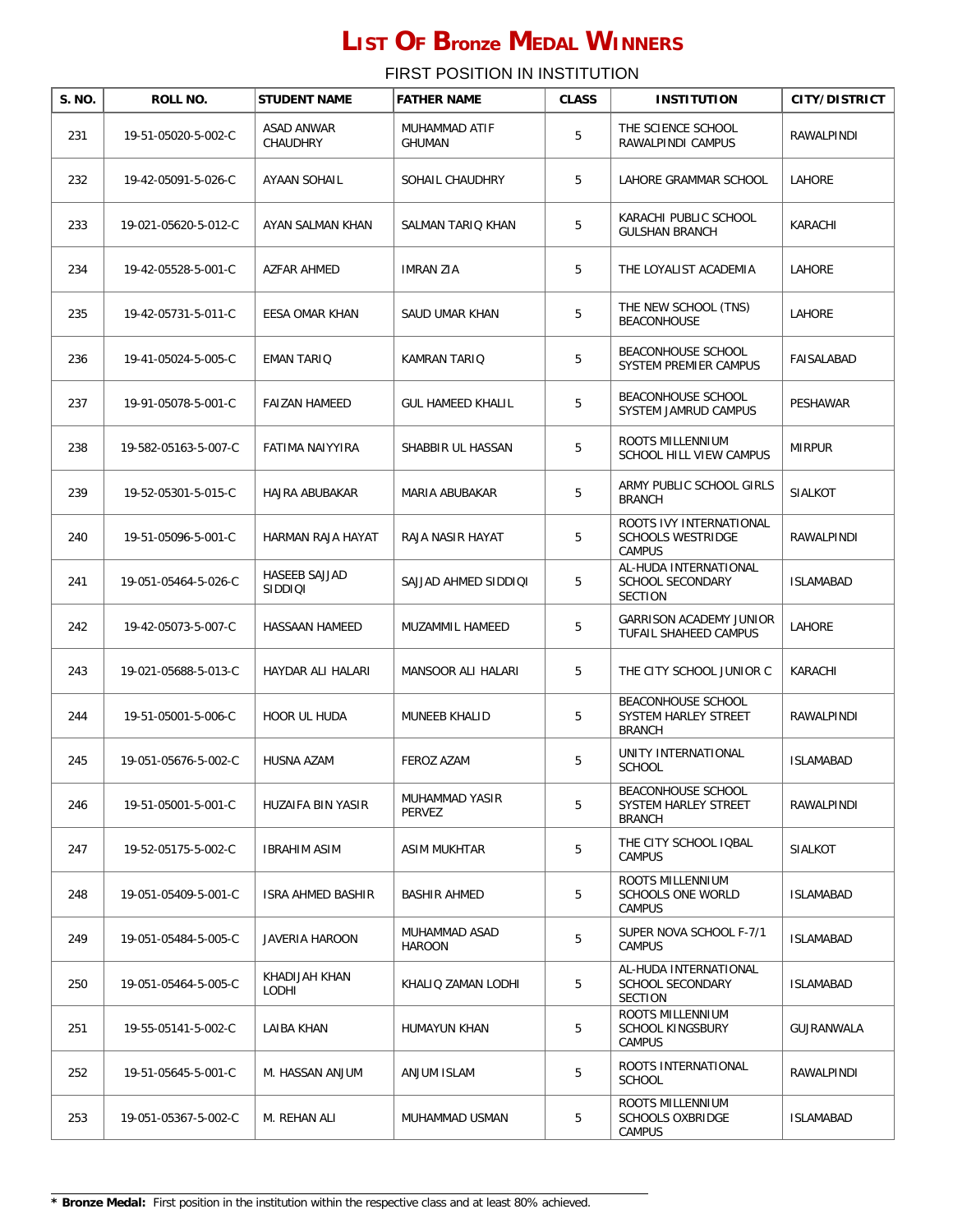| S. NO. | ROLL NO.             | <b>STUDENT NAME</b>              | <b>FATHER NAME</b>                | <b>CLASS</b> | <b>INSTITUTION</b>                                                   | <b>CITY/DISTRICT</b> |
|--------|----------------------|----------------------------------|-----------------------------------|--------------|----------------------------------------------------------------------|----------------------|
| 254    | 19-42-05073-5-004-C  | MARIYAM NAZIM                    | MUHAMMAD NAZIM<br>ASLAM           | 5            | <b>GARRISON ACADEMY JUNIOR</b><br>TUFAIL SHAHEED CAMPUS              | LAHORE               |
| 255    | 19-51-05096-5-004-C  | MEERAB IRFAN                     | RAJA MUHAMMAD IRFAN               | 5            | ROOTS IVY INTERNATIONAL<br><b>SCHOOLS WESTRIDGE</b><br><b>CAMPUS</b> | RAWALPINDI           |
| 256    | 19-42-05644-5-003-C  | MIAN MUHAMMAD<br>HASSAN          | <b>INAYAT ULLAH</b>               | 5            | BEACONHOUSE SCHOOL<br>SYSTEM                                         | LAHORE               |
| 257    | 19-42-05528-5-002-C  | <b>MINAHIL ATHAR</b>             | MUHAMMAD ATHAR                    | 5            | THE LOYALIST ACADEMIA                                                | LAHORE               |
| 258    | 19-51-05708-5-005-C  | MINAHIL NAWAZ                    | NAWAZ HUSSAIN                     | 5            | <b>BEACONHOUSE SYSTEM</b><br>PRIMARY BRANCH                          | RAWALPINDI           |
| 259    | 19-42-05073-5-005-C  | MUHAMMAD<br>ABDULLAH             | NASIR ALI                         | 5            | GARRISON ACADEMY JUNIOR<br>TUFAIL SHAHEED CAMPUS                     | LAHORE               |
| 260    | 19-42-05073-5-001-C  | MUHAMMAD<br>ABDULLAH BUTT        | <b>IMRAN BUTT</b>                 | 5            | GARRISON ACADEMY JUNIOR<br>TUFAIL SHAHEED CAMPUS                     | LAHORE               |
| 261    | 19-51-05160-5-004-C  | MUHAMMAD<br>ABDULLAH KHAN        | SAFDAR HUSSAIN KHAN               | 5            | BEACONHOUSE SCHOOL<br><b>SYSTEM</b>                                  | RAWALPINDI           |
| 262    | 19-021-05556-5-001-C | MUHAMMAD ASJAD<br>ALAM           | MUHAMMAD NOUSHAD<br>ALAM          | 5            | BAI VIRBAIJI SOPARIVALA<br>PARSI HIGH SCHOOL                         | KARACHI              |
| 263    | 19-51-05096-5-005-C  | MUHAMMAD HAMMAD<br>RIAZ KHAN     | MUHAMMAD RIAZ KHAN                | 5            | ROOTS IVY INTERNATIONAL<br><b>SCHOOLS WESTRIDGE</b><br><b>CAMPUS</b> | RAWALPINDI           |
| 264    | 19-937-05249-5-001-C | MUHAMMAD HARIS<br>ASLAM          | <b>ASLAM KHAN</b>                 | 5            | THE CITY SCHOOL MARDAN<br><b>CAMPUS</b>                              | MARDAN               |
| 265    | 19-42-05091-5-027-C  | MUHAMMAD HUSNAIN<br>ALI          | ALI RAZA                          | 5            | LAHORE GRAMMAR SCHOOL                                                | LAHORE               |
| 266    | 19-51-05708-5-010-C  | MUHAMMAD MAHAD<br><b>FARRUKH</b> | RANA FARRUKH SALEEM               | 5            | <b>BEACONHOUSE SYSTEM</b><br>PRIMARY BRANCH                          | RAWALPINDI           |
| 267    | 19-61-05551-5-001-C  | MUHAMMAD RAYYAN<br><b>ATIF</b>   | ATIF ASHFAQ                       | 5            | <b>GARRISON ACADEMY</b><br>MIDDLE SECTION                            | <b>MULTAN</b>        |
| 268    | 19-42-05073-5-006-C  | MUHAMMAD SAAD<br>AMJAD           | MALIK AMJAD ALI                   | 5            | GARRISON ACADEMY JUNIOR<br>TUFAIL SHAHEED CAMPUS                     | LAHORE               |
| 269    | 19-42-05517-5-005-C  | MUHAMMAD<br>SHAHZAIN NIAZI       | MUHAMMAD SHAHRUKH<br>NIAZI        | 5            | BEACONHOUSE SCHOOL<br>SYSTEM JOHAR TOWN BOYS<br><b>CAMPUS</b>        | LAHORE               |
| 270    | 19-021-05686-5-020-C | MUHAMMAD UMER<br>SIDDIQUI        | MUHAMMAD SIDDIQUI                 | 5            | MERITORIOUS ELEMENTARY<br><b>SCHOOL</b>                              | KARACHI              |
| 271    | 19-55-05141-5-001-C  | MUHAMMAD YOUSAF<br>SHAHID        | MUHAMMAD SHAHID<br><b>MEHMOOD</b> | 5            | ROOTS MILLENNIUM<br><b>SCHOOL KINGSBURY</b><br>CAMPUS                | GUJRANWALA           |
| 272    | 19-51-05734-5-005-C  | MUSTAFA ALI                      | ALI AFZAL                         | 5            | ARMY PUBLIC SCHOOL AND<br>COLLEGE                                    | RAWALPINDI           |
| 273    | 19-051-05502-5-007-C | MYSHA AHMED                      | <b>MOHSIN ALI</b>                 | 5            | HEADSTART SCHOOL KURI<br><b>CAMPUS</b>                               | <b>ISLAMABAD</b>     |
| 274    | 19-051-05464-5-028-C | <b>QASIM OMAR ZIA</b>            | OMAR ZIA                          | 5            | AL-HUDA INTERNATIONAL<br>SCHOOL SECONDARY<br>SECTION                 | <b>ISLAMABAD</b>     |
| 275    | 19-021-05376-5-005-C | SYED ABDULLAH<br>HASAN           | SYED SULEMAN HASAN                | 5            | HABIB PUBLIC SCHOOL                                                  | KARACHI              |
| 276    | 19-51-05096-5-002-C  | SYED MUHAMMAD<br>AFNAN           | SYED AMIR                         | 5            | ROOTS IVY INTERNATIONAL<br><b>SCHOOLS WESTRIDGE</b><br><b>CAMPUS</b> | RAWALPINDI           |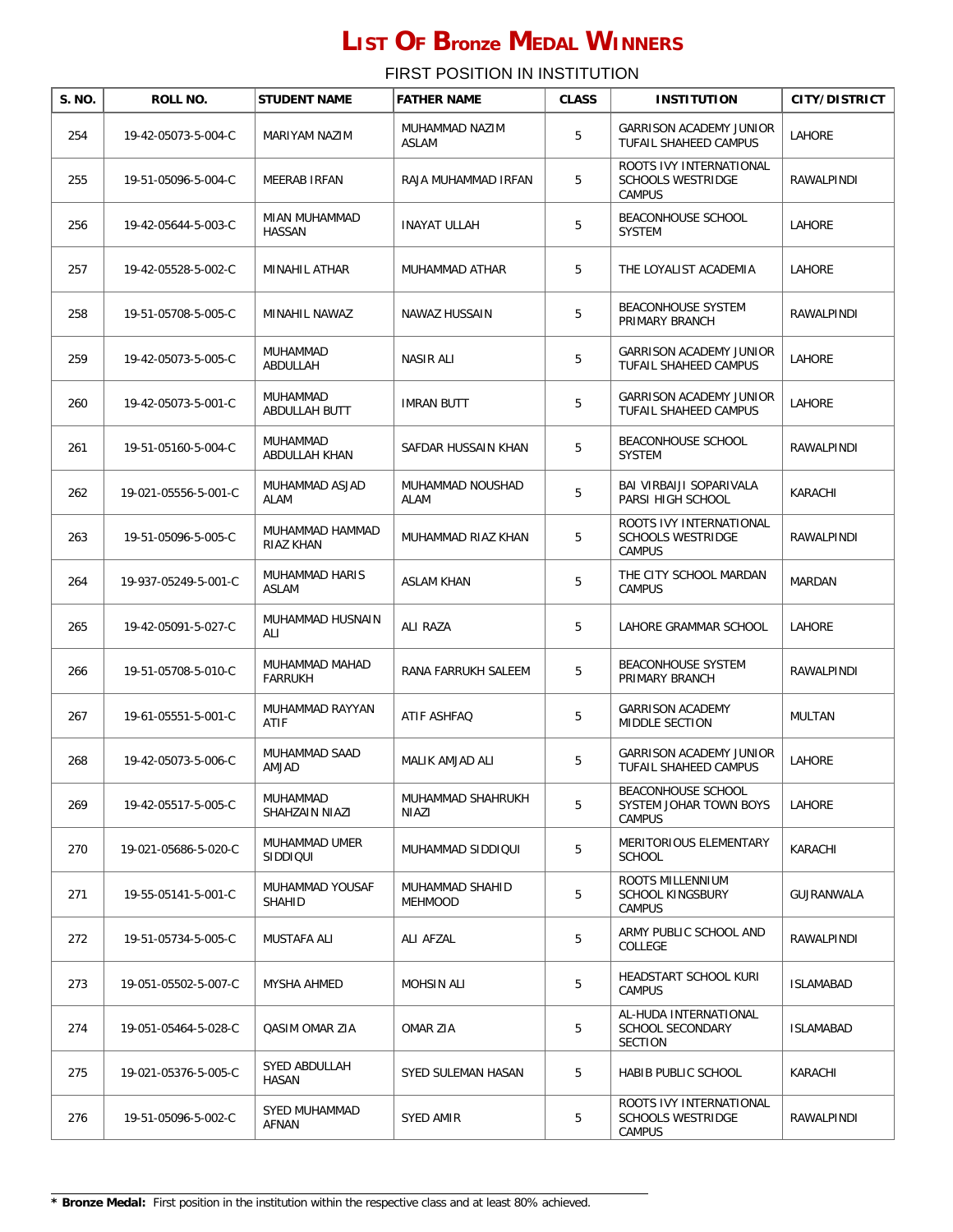| S. NO. | ROLL NO.             | <b>STUDENT NAME</b>                 | <b>FATHER NAME</b>       | <b>CLASS</b>   |                                                                      | <b>CITY/DISTRICT</b> |
|--------|----------------------|-------------------------------------|--------------------------|----------------|----------------------------------------------------------------------|----------------------|
|        |                      |                                     |                          |                | <b>INSTITUTION</b>                                                   |                      |
| 277    | 19-42-05091-5-028-C  | SYED MUHAMMAD<br><b>BILAL NAQVI</b> | SYED SHAHID ALI NAQVI    | 5              | LAHORE GRAMMAR SCHOOL                                                | LAHORE               |
| 278    | 19-47-05372-5-014-C  | TEHREEM HAIDER                      | AMJID IQBAL              | 5              | CHENAB COLLEGE                                                       | <b>JHANG</b>         |
| 279    | 19-51-05096-5-006-C  | URWA KHALID                         | KHALID SHABBIR           | 5              | ROOTS IVY INTERNATIONAL<br><b>SCHOOLS WESTRIDGE</b><br><b>CAMPUS</b> | RAWALPINDI           |
| 280    | 19-42-05073-5-008-C  | ZAIN AHMAD                          | <b>EJAZ TANVEER</b>      | 5              | <b>GARRISON ACADEMY JUNIOR</b><br><b>TUFAIL SHAHEED CAMPUS</b>       | LAHORE               |
| 281    | 19-051-05464-5-007-C | ZAINAB UMAR                         | SAAD UMAR                | 5              | AL-HUDA INTERNATIONAL<br>SCHOOL SECONDARY<br><b>SECTION</b>          | <b>ISLAMABAD</b>     |
| 282    | 19-946-05538-4-002-C | ABDUL BASEER GHAUS                  | <b>ASMAT ALI GHAUS</b>   | 4              | THE CITY SCHOOL SWAT<br><b>CAMPUS</b>                                | SWAT                 |
| 283    | 19-021-05053-4-022-C | ABDULLAH KHILJI                     | ABDUL SAMI KHILJI        | $\overline{4}$ | THE CITY SCHOOL JUNIOR B<br>NORTH NAZIMABAD                          | KARACHI              |
| 284    | 19-022-05524-4-002-C | ABEEHA                              | <b>ISHAQUE AHMED</b>     | 4              | THE CITY SCHOOL LIAQUAT<br><b>CAMPUS</b>                             | <b>HYDERABAD</b>     |
| 285    | 19-55-05453-4-014-C  | ABEERA SHAKEEL                      | SHAKEEL SALEEM           | $\overline{4}$ | FEDERAL SCIENCE COLLEGE<br><b>GIRLS WING</b>                         | GUJRANWALA           |
| 286    | 19-946-05538-4-004-C | AHSAN MUJEEB                        | MUJEEB UR REHMAN         | $\overline{4}$ | THE CITY SCHOOL SWAT<br><b>CAMPUS</b>                                | SWAT                 |
| 287    | 19-021-05531-4-007-C | ALEENA BOKHARY                      | <b>HAIDER BOKHARY</b>    | 4              | THE CITY SCHOOL<br>UNIVERSITY ROAD CAMPUS                            | KARACHI              |
| 288    | 19-021-05476-4-009-C | AMNA OMER                           | MUHAMMAD OMER AMIN       | 4              | SALEEM NAWAZ FAZAIA<br>COLLEGE                                       | KARACHI              |
| 289    | 19-51-05133-4-002-C  | AMNA TARIQ                          | TARIQ BASHIR             | 4              | ROOTS GARDEN SCHOOL 93-<br><b>HARLEY CAMPUS</b>                      | RAWALPINDI           |
| 290    | 19-021-05476-4-031-C | ANAS AHMED                          | <b>WAHEED AHMED</b>      | $\overline{4}$ | SALEEM NAWAZ FAZAIA<br>COLLEGE                                       | KARACHI              |
| 291    | 19-051-05651-4-001-C | ANAYAH ATIF ABBASI                  | ATIF ISHAQUE ABBASI      | $\overline{4}$ | AL-HUDA INTERNATIONAL<br>SCHOOL PRIMARY BRANCH                       | <b>ISLAMABAD</b>     |
| 292    | 19-051-05567-4-006-C | <b>ASAD ALI</b>                     | <b>QAMER HAYAT</b>       | 4              | BEACONHOUSE SCHOOL<br>SYSTEM PRIMARY BRANCH                          | <b>ISLAMABAD</b>     |
| 293    | 19-051-05031-4-016-C | AYAAN ILYAS                         | MUHAMMAD ILYAS<br>SARWAR | 4              | <b>ISLAMABAD CONVENT</b><br>SCHOOL F-8/4 CAMPUS                      | <b>ISLAMABAD</b>     |
| 294    | 19-022-05074-4-015-C | AYAAN KHAN                          | FAHAD AHMED KHAN         | 4              | FOUNDATION PUBLIC<br>SCHOOL AUTOBAHN CAMPUS                          | HYDERABAD            |
| 295    | 19-40-05660-4-003-C  | AYESHA RAUF                         | RAUF AHMED               | 4              | ARMY PUBLIC SCHOOL &<br>COLLEGE                                      | SAHIWAL              |
| 296    | 19-051-05409-4-007-C | DUA AHMED                           | <b>ASIF AHMED</b>        | 4              | ROOTS MILLENNIUM<br>SCHOOLS ONE WORLD<br><b>CAMPUS</b>               | ISLAMABAD            |
| 297    | 19-051-05087-4-004-C | DUR E NAJAF                         | <b>ISHFAQ AHMED</b>      | 4              | LAHORE GRAMMAR SCHOOL                                                | ISLAMABAD            |
| 298    | 19-051-05646-4-001-C | ESHAAL SAEED                        | SAEED AHMED              | 4              | BEACONHOUSE SCHOOL<br>SYSTEM                                         | <b>ISLAMABAD</b>     |
| 299    | 19-051-05567-4-017-C | <b>FARHAN AHMED</b><br>ABBASI       | FAHAD AHMED ABBASI       | 4              | BEACONHOUSE SCHOOL<br>SYSTEM PRIMARY BRANCH                          | <b>ISLAMABAD</b>     |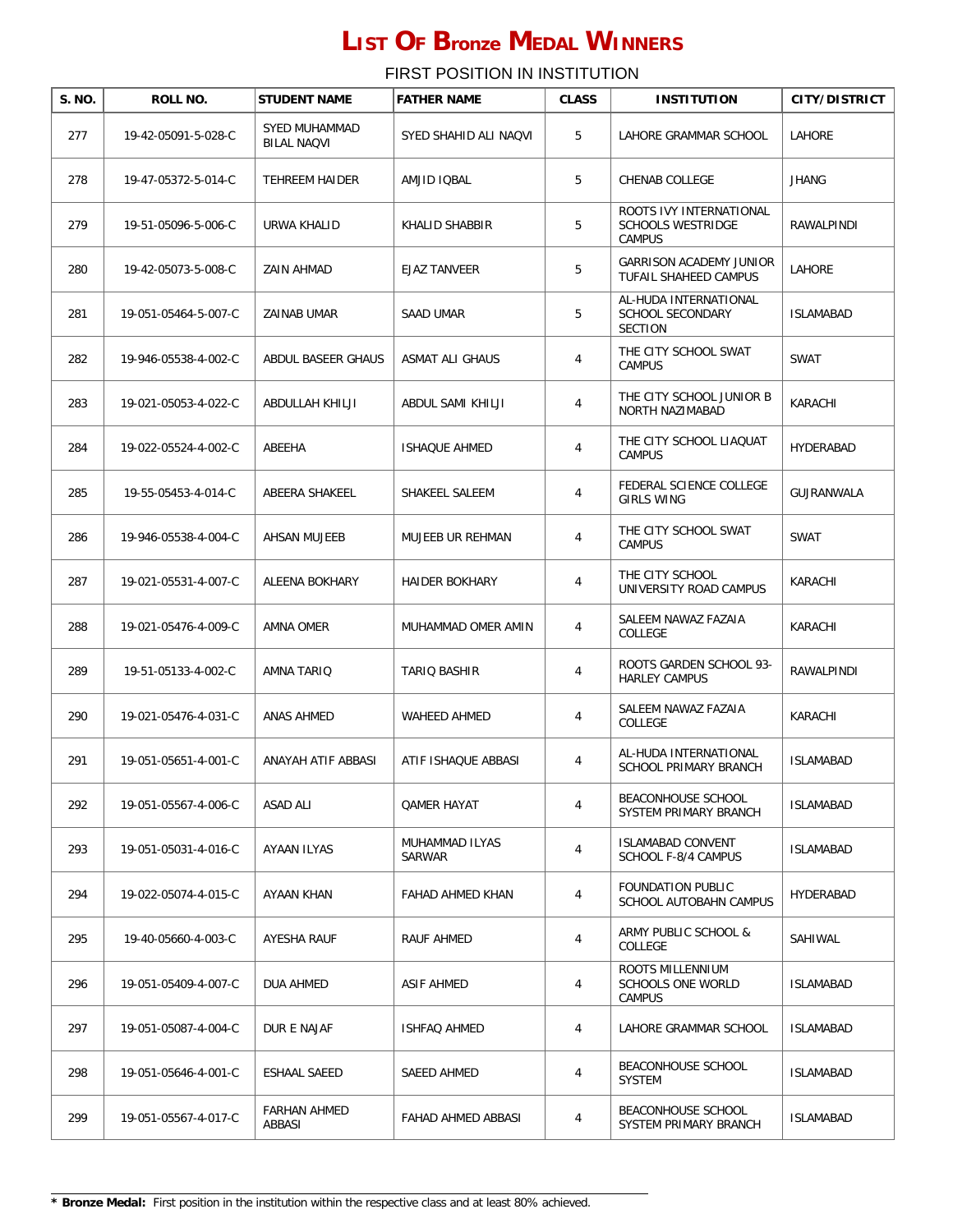| S. NO. | ROLL NO.             | <b>STUDENT NAME</b>       | <b>FATHER NAME</b>                | <b>CLASS</b>   | <b>INSTITUTION</b>                                   | <b>CITY/DISTRICT</b> |
|--------|----------------------|---------------------------|-----------------------------------|----------------|------------------------------------------------------|----------------------|
| 300    | 19-55-05453-4-002-C  | FATIMA IJAZ               | <b>IJAZ ANJUM</b>                 | 4              | FEDERAL SCIENCE COLLEGE<br><b>GIRLS WING</b>         | GUJRANWALA           |
| 301    | 19-55-05453-4-007-C  | <b>FATIMA IMRAN</b>       | MUHAMMAD IMRAN                    | $\overline{4}$ | FEDERAL SCIENCE COLLEGE<br><b>GIRLS WING</b>         | GUJRANWALA           |
| 302    | 19-51-05362-4-002-C  | <b>FATIMA REHMAN</b>      | ABDUR REHMAN                      | 4              | ROOTS GARDEN SCHOOL<br>ASKARI FLAGSHIP CAMPUS        | RAWALPINDI           |
| 303    | 19-41-05024-4-011-C  | <b>GOHAR IBRAHIM NIAZ</b> | MUHAMMAD ADNAN NIAZ               | 4              | <b>BEACONHOUSE SCHOOL</b><br>SYSTEM PREMIER CAMPUS   | FAISALABAD           |
| 304    | 19-55-05453-4-009-C  | HABIBA AZEEM              | MEHR AZIM                         | 4              | FEDERAL SCIENCE COLLEGE<br><b>GIRLS WING</b>         | GUJRANWALA           |
| 305    | 19-021-05476-4-014-C | HAMNA FATIMA              | SHAHZAD ANWAR                     | 4              | SALEEM NAWAZ FAZAIA<br>COLLEGE                       | KARACHI              |
| 306    | 19-51-05133-4-001-C  | HAMZA AMIR                | AMIR SHAHZAD                      | 4              | ROOTS GARDEN SCHOOL 93-<br><b>HARLEY CAMPUS</b>      | RAWALPINDI           |
| 307    | 19-021-05476-4-004-C | HANIA NAWAZ               | RAB NAWAZ                         | 4              | SALEEM NAWAZ FAZAIA<br>COLLEGE                       | KARACHI              |
| 308    | 19-51-05130-4-001-C  | <b>HARIS ALI</b>          | <b>TARIO ALI</b>                  | 4              | <b>FAZAIA INTER COLLEGE</b><br><b>JINNAH CAMP</b>    | RAWALPINDI           |
| 309    | 19-55-05453-4-008-C  | HIRA AZMAT                | <b>AZMAT ALI</b>                  | 4              | FEDERAL SCIENCE COLLEGE<br><b>GIRLS WING</b>         | GUJRANWALA           |
| 310    | 19-55-05453-4-006-C  | HIRRA SAJJAD              | SAJJAD ZAHEER BUTT                | 4              | FEDERAL SCIENCE COLLEGE<br><b>GIRLS WING</b>         | GUJRANWALA           |
| 311    | 19-051-05106-4-007-C | HUSSAIN AFZAL             | REHAN AFZAL                       | 4              | ROOTS MILLENNIUM<br><b>SCHOOLS WAHID CAMPUS</b>      | ISLAMABAD            |
| 312    | 19-582-05163-4-006-C | <b>IBRAHIM AHMED KHAN</b> | WASIM AHMED KHAN                  | 4              | ROOTS MILLENNIUM<br>SCHOOL HILL VIEW CAMPUS          | <b>MIRPUR</b>        |
| 313    | 19-021-05476-4-017-C | KAINAT FATIMA             | SAIF-UL-ISLAM                     | 4              | SALEEM NAWAZ FAZAIA<br>COLLEGE                       | KARACHI              |
| 314    | 19-021-05116-4-003-C | KHANSA BINTE NASR         | MUHAMMAD NASRULLAH<br><b>KHAN</b> | 4              | FAZAIA DEGREE COLLEGE                                | KARACHI              |
| 315    | 19-55-05453-4-004-C  | LAIBA AJMAL               | <b>AJMAL</b>                      | 4              | FEDERAL SCIENCE COLLEGE<br><b>GIRLS WING</b>         | <b>GUJRANWALA</b>    |
| 316    | 19-946-05538-4-001-C | MAAZ MUHAMMAD             | TILA MUHAMMAD                     | 4              | THE CITY SCHOOL SWAT<br>CAMPUS                       | SWAT                 |
| 317    | 19-051-05119-4-002-C | MAAZ ULLAH                | <b>MOHSIN ULLAH</b>               | 4              | ROOTS MILLENNIUM<br>SCHOOL KINGSTON CAMPUS           | ISLAMABAD            |
| 318    | 19-51-05645-4-001-C  | MINAHIL BILAL             | <b>BILAL KHALID</b>               | 4              | ROOTS INTERNATIONAL<br><b>SCHOOL</b>                 | RAWALPINDI           |
| 319    | 19-55-05453-4-001-C  | MINAHIL SHAHBAZ           | MUHAMMAD SHAHBAZ<br>KHAN          | 4              | FEDERAL SCIENCE COLLEGE<br><b>GIRLS WING</b>         | GUJRANWALA           |
| 320    | 19-51-05133-4-011-C  | MISBAH IQBAL              | MUHAMMAD AAMIR<br><b>IQBAL</b>    | 4              | ROOTS GARDEN SCHOOL 93-<br><b>HARLEY CAMPUS</b>      | RAWALPINDI           |
| 321    | 19-66-05109-4-001-C  | MUBEEN AHMAD              | MUHAMMAD SALEEM                   | 4              | BLOOMFIELD HALL SCHOOL                               | MUZAFFARGARH         |
| 322    | 19-42-05104-4-002-C  | MUHAMMAD AARIB<br>KHAN    | MUHAMMAD YOUSAF<br>KHAN           | 4              | BEACONHOUSE SCHOOL<br>SYSTEM VALENCIA TOWN<br>CAMPUS | LAHORE               |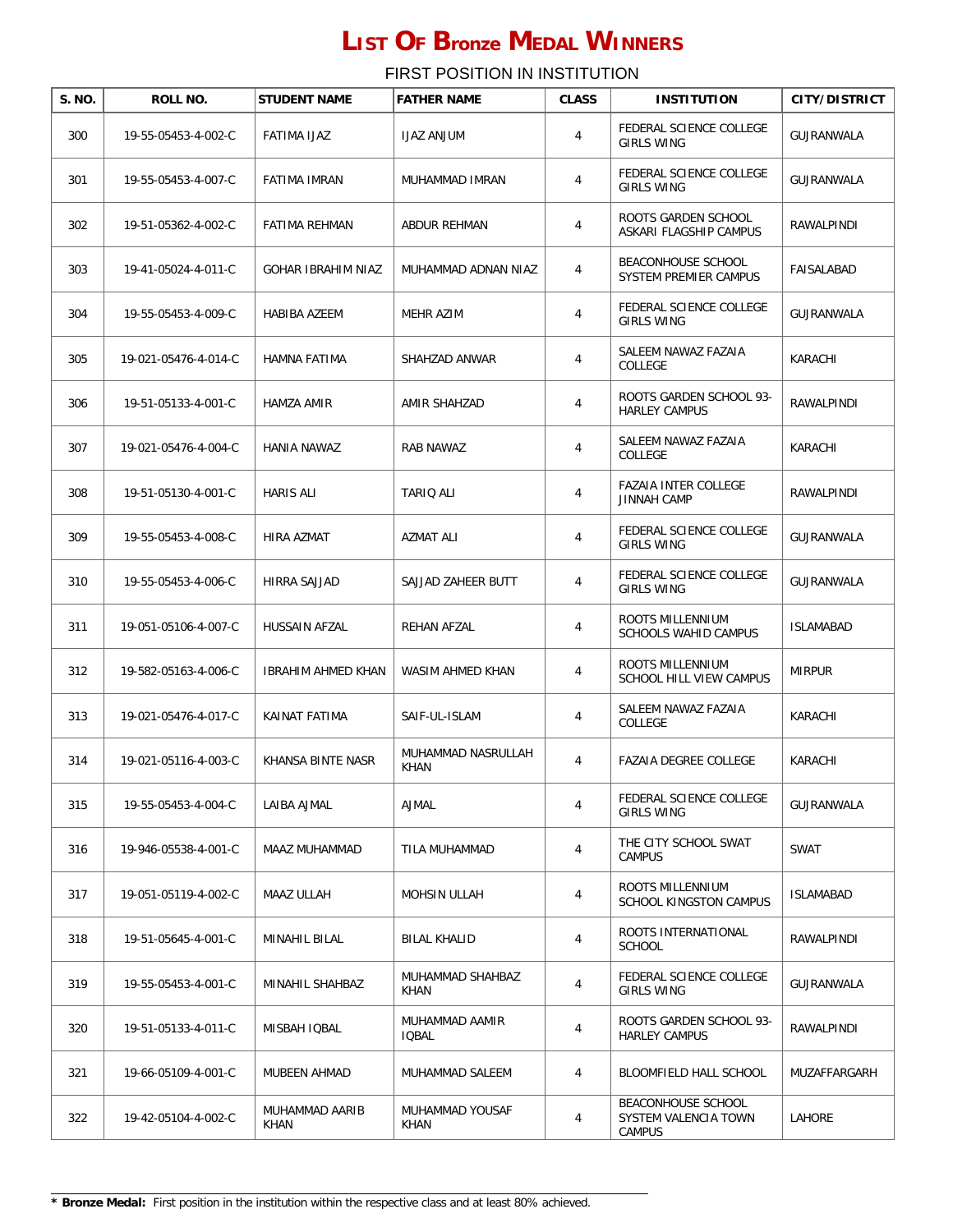| <b>S. NO.</b> | ROLL NO.             | <b>STUDENT NAME</b>     | <b>FATHER NAME</b>        | <b>CLASS</b> | <b>INSTITUTION</b>                                          | <b>CITY/DISTRICT</b> |
|---------------|----------------------|-------------------------|---------------------------|--------------|-------------------------------------------------------------|----------------------|
| 323           | 19-65-05563-4-002-C  | MUHAMMAD ADEEM          | MUHAMMAD QASIM ALVI       | 4            | THE CITY SCHOOL                                             | KHANEWAL             |
| 324           | 19-021-05476-4-032-C | MUHAMMAD AZHAN          | MUHAMMAD ASGHAR           | 4            | SALEEM NAWAZ FAZAIA<br><b>COLLEGE</b>                       | KARACHI              |
| 325           | 19-55-05453-4-005-C  | MUNAHAL SHAHID          | SHAHID RIAZ               | 4            | FEDERAL SCIENCE COLLEGE<br><b>GIRLS WING</b>                | GUJRANWALA           |
| 326           | 19-51-05001-4-008-C  | MUSTAFA AHMED BAIG      | UMAR MUSHTAQ BAIG         | 4            | BEACONHOUSE SCHOOL<br>SYSTEM HARLEY STREET<br><b>BRANCH</b> | RAWALPINDI           |
| 327           | 19-51-05758-4-001-C  | MYSHA UZAIR             | UZAIR ZIA KHAN            | 4            | ROOTS MILLENNIUM FUTURE<br><b>WORLD SCHOOL</b>              | RAWALPINDI           |
| 328           | 19-021-05531-4-011-C | NABIHA KHAN             | ABDUL WAHAB SIDDIQUI      | 4            | THE CITY SCHOOL<br>UNIVERSITY ROAD CAMPUS                   | KARACHI              |
| 329           | 19-021-05116-4-004-C | NAWAL REHAN             | REHAN AHMED               | 4            | FAZAIA DEGREE COLLEGE                                       | KARACHI              |
| 330           | 19-53-05706-4-011-C  | <b>NOOR FATIMA</b>      | ADIL HUSSAIN              | 4            | CANTT PUBLIC HIGH<br><b>SCHOOL AND GIRLS</b><br>COLLEGE     | <b>GUJRAT</b>        |
| 331           | 19-42-05091-4-024-C  | PRESCHAE ZAFAR          | MUHAMMAD HASNAT<br>ZAFAR  | 4            | LAHORE GRAMMAR SCHOOL                                       | LAHORE               |
| 332           | 19-51-05133-4-005-C  | RANIA                   | NOUMAN UL HAQ             | 4            | ROOTS GARDEN SCHOOL 93-<br><b>HARLEY CAMPUS</b>             | RAWALPINDI           |
| 333           | 19-51-05133-4-004-C  | RUQIA FATIMA            | <b>MALIK TAUQIR AHMED</b> | 4            | ROOTS GARDEN SCHOOL 93-<br><b>HARLEY CAMPUS</b>             | RAWALPINDI           |
| 334           | 19-55-05453-4-010-C  | SAIRA MUNAWAR           | MUNAWAR IQBAL             | 4            | FEDERAL SCIENCE COLLEGE<br><b>GIRLS WING</b>                | GUJRANWALA           |
| 335           | 19-021-05116-4-001-C | SAMRAH ZIA              | AAMIR ZIA MEHMOOD         | 4            | FAZAIA DEGREE COLLEGE                                       | KARACHI              |
| 336           | 19-51-05133-4-006-C  | SANDAS INAYAT           | MUHAMMAD INAYAT           | 4            | ROOTS GARDEN SCHOOL 93-<br><b>HARLEY CAMPUS</b>             | RAWALPINDI           |
| 337           | 19-42-05224-4-004-C  | <b>SHAIS NOUMAN</b>     | NOUMAN AMJAD              | 4            | <b>BEACONHOUSE MODEL</b><br>TOWN GIRLS BRANCH               | LAHORE               |
| 338           | 19-021-05476-4-039-C | SYED HAMAIL ALI         | SYED MOHSIN ALI           | 4            | SALEEM NAWAZ FAZAIA<br>COLLEGE                              | KARACHI              |
| 339           | 19-021-05436-4-009-C | SYED HUR ABBAS<br>ZAIDI | SYED ARIF RAZA ZAIDI      | 4            | AL HADI ACADEMY                                             | KARACHI              |
| 340           | 19-53-05430-4-004-C  | <b>TABISH RAFIQUE</b>   | DR JEHANZEB               | 4            | <b>BEACONHOUSE SCHOOL</b><br>SYSTEM                         | <b>GUJRAT</b>        |
| 341           | 19-051-05651-4-006-C | TAYYABA BINTE<br>WAHEED | WAHEED SADIQ KHAN         | 4            | AL-HUDA INTERNATIONAL<br>SCHOOL PRIMARY BRANCH              | <b>ISLAMABAD</b>     |
| 342           | 19-457-05064-4-010-C | UMAR FAROOQ             | RASHID AHMAD              | 4            | PREMIER PUBLIC HIGH<br><b>SCHOOL</b>                        | PAKPATTAN            |
| 343           | 19-051-05195-4-002-C | WALI AHMAD              | WASEEM UL HASSAN          | 4            | ROOTS MILLENNIUM<br><b>SCHOOL KENSINGTON</b><br>CAMPUS      | ISLAMABAD            |
| 344           | 19-021-05053-4-024-C | WIJAH WASIM             | SHEIKH MOHAMMAD<br>WASIM  | 4            | THE CITY SCHOOL JUNIOR B<br>NORTH NAZIMABAD                 | KARACHI              |
| 345           | 19-021-05699-4-008-C | YASMEEN KHAN            | ZAREEF KHAN               | 4            | DHA COLLEGE AND SCHOOL<br>SYSTEM BEACHVIEW<br>CAMPUS        | KARACHI              |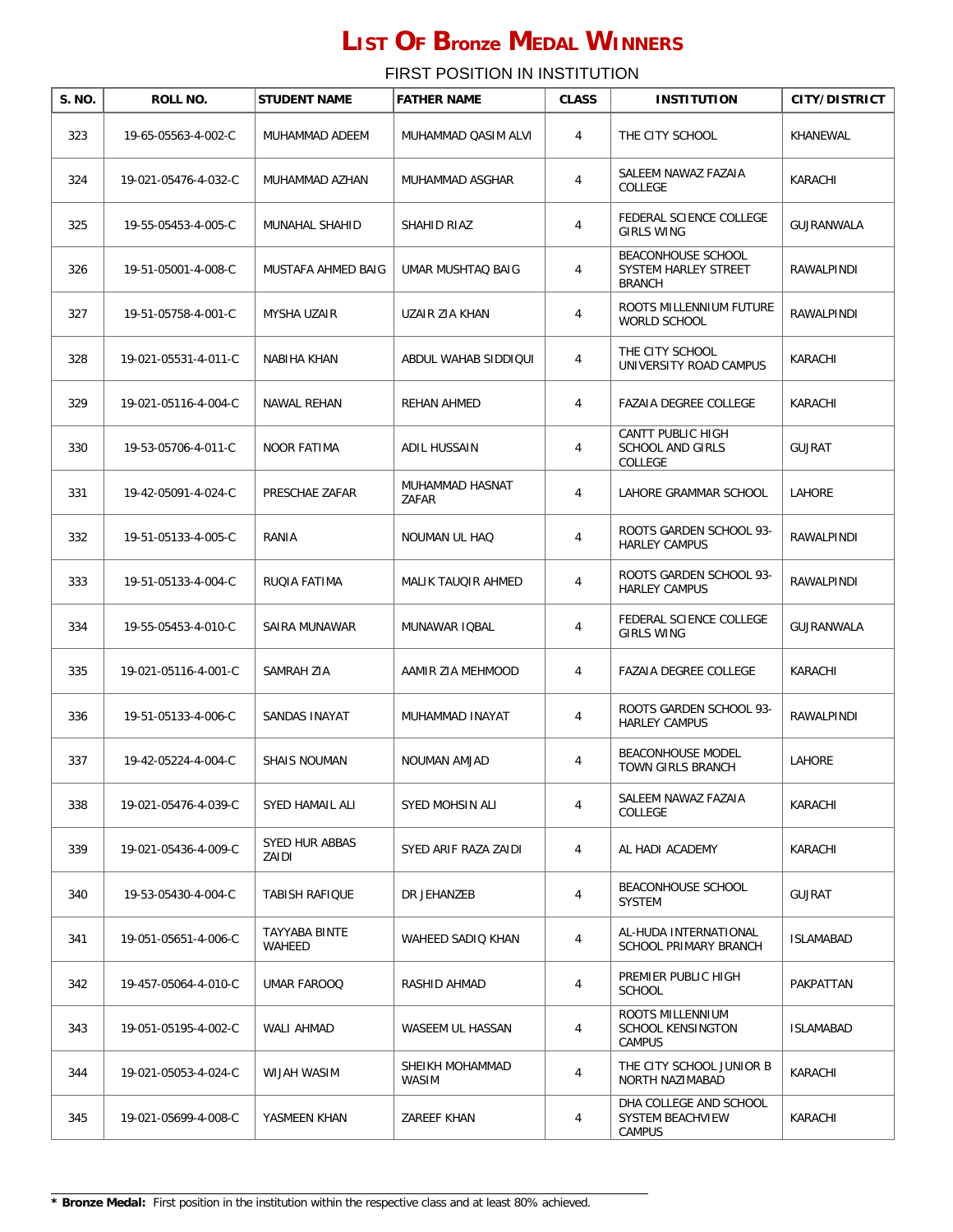| S. NO. | ROLL NO.             | <b>STUDENT NAME</b>              | <b>FATHER NAME</b>                 | <b>CLASS</b> | <b>INSTITUTION</b>                                            | <b>CITY/DISTRICT</b> |
|--------|----------------------|----------------------------------|------------------------------------|--------------|---------------------------------------------------------------|----------------------|
| 346    | 19-51-05362-4-001-C  | ZAINAB WAQAS                     | RANA MUHAMMAD<br><b>WAQAS</b>      | 4            | ROOTS GARDEN SCHOOL<br>ASKARI FLAGSHIP CAMPUS                 | RAWALPINDI           |
| 347    | 19-57-05361-3-002-C  | ABDULLAH IBN ZUBAIR              | <b>ZUBAIR AHMED</b>                | 3            | ROOTS MILLENNIUM<br>SCHOOL INDUS CAMPUS                       | <b>ATTOCK</b>        |
| 348    | 19-51-05734-3-002-C  | ABEERA MEHREEN<br><b>FARRUKH</b> | DR FARRUKH BASHIR                  | 3            | ARMY PUBLIC SCHOOL AND<br>COLLEGE                             | RAWALPINDI           |
| 349    | 19-55-05453-3-012-C  | AMAN AKRAM                       | CH MUHAMMAD AKRAM                  | 3            | FEDERAL SCIENCE COLLEGE<br><b>GIRLS WING</b>                  | <b>GUJRANWALA</b>    |
| 350    | 19-55-05453-3-008-C  | AYESHA FAISAL                    | MUHAMMAD FAISAL                    | 3            | FEDERAL SCIENCE COLLEGE<br><b>GIRLS WING</b>                  | GUJRANWALA           |
| 351    | 19-42-05091-3-031-C  | AYESHA MAHMOOD                   | <b>TALAT MAHMOOD</b>               | 3            | LAHORE GRAMMAR SCHOOL                                         | LAHORE               |
| 352    | 19-051-05651-3-012-C | AYRA KHAN                        | MUHAMMAD HUMAYUN<br><b>IKRAM</b>   | 3            | AL-HUDA INTERNATIONAL<br><b>SCHOOL PRIMARY BRANCH</b>         | <b>ISLAMABAD</b>     |
| 353    | 19-55-05453-3-004-C  | EMAN ANJUM                       | SHAKEEL ANJUM                      | 3            | FEDERAL SCIENCE COLLEGE<br>GIRLS WING                         | GUJRANWALA           |
| 354    | 19-051-05393-3-004-C | <b>EMAN GHALIB</b>               | <b>GHALIB ANWAR</b>                | 3            | ROOTS MILLENNIUM<br><b>SCHOOL PICCADILLY</b><br><b>CAMPUS</b> | <b>ISLAMABAD</b>     |
| 355    | 19-55-05453-3-020-C  | <b>FATIMA ASIF</b>               | CH. MUHAMMAD ASIF                  | 3            | FEDERAL SCIENCE COLLEGE<br><b>GIRLS WING</b>                  | GUJRANWALA           |
| 356    | 19-55-05453-3-017-C  | <b>HADIA IMRAN</b>               | <b>IMRAN AHMAD</b>                 | 3            | FEDERAL SCIENCE COLLEGE<br><b>GIRLS WING</b>                  | GUJRANWALA           |
| 357    | 19-021-05159-3-009-C | <b>HASSAN PERWAIZ</b>            | PERWAIZ AKHTER                     | 3            | THE CITY SCHOOL GULSHAN<br>CAMPUS - B                         | KARACHI              |
| 358    | 19-55-05453-3-005-C  | HIBHA HAQ                        | AQEEL AHMAD                        | 3            | FEDERAL SCIENCE COLLEGE<br><b>GIRLS WING</b>                  | GUJRANWALA           |
| 359    | 19-55-05453-3-009-C  | HIFZA BASHIR                     | MUHAMMAD BASHIR                    | 3            | FEDERAL SCIENCE COLLEGE<br><b>GIRLS WING</b>                  | GUJRANWALA           |
| 360    | 19-946-05538-3-004-C | JAVERIA RAZA<br>YOUSAFZAI        | RAZA ULLAH KHAN                    | 3            | THE CITY SCHOOL SWAT<br><b>CAMPUS</b>                         | SWAT                 |
| 361    | 19-55-05453-3-010-C  | <b>JYSHA ALI</b>                 | ALI MUHAMMAD<br>SHAHZAD            | 3            | FEDERAL SCIENCE COLLEGE<br>GIRLS WING                         | GUJRANWALA           |
| 362    | 19-55-05453-3-011-C  | KHADIJA<br>SIBGHTULLAH           | SIBGHTULLAH                        | 3            | FEDERAL SCIENCE COLLEGE<br><b>GIRLS WING</b>                  | GUJRANWALA           |
| 363    | 19-051-05608-3-007-C | M. WALEED ILYAS                  | MUHAMMAD ILYAS                     | 3            | DHAI EDUCATION SYSTEM<br><b>FLAGSHIP CAMPUS</b>               | <b>ISLAMABAD</b>     |
| 364    | 19-55-05453-3-001-C  | MAIRA MAQSOOD                    | MAQSOOD AHMED                      | 3            | FEDERAL SCIENCE COLLEGE<br><b>GIRLS WING</b>                  | GUJRANWALA           |
| 365    | 19-55-05453-3-018-C  | MARIA IMRAN                      | MUHAMMAD IMRAN<br>YOUNAS           | 3            | FEDERAL SCIENCE COLLEGE<br><b>GIRLS WING</b>                  | GUJRANWALA           |
| 366    | 19-55-05453-3-016-C  | MARYAM JAWWAD                    | KHAWJA JAWWAD SABIR<br><b>BUTT</b> | 3            | FEDERAL SCIENCE COLLEGE<br><b>GIRLS WING</b>                  | GUJRANWALA           |
| 367    | 19-946-05538-3-006-C | MOHAMMAD<br>ABDULLAH             | FAIZ UR RAHMAN                     | 3            | THE CITY SCHOOL SWAT<br>CAMPUS                                | SWAT                 |
| 368    | 19-51-05130-3-004-C  | MOHSIN MALIK                     | <b>IMRAN MALIK</b>                 | 3            | <b>FAZAIA INTER COLLEGE</b><br>JINNAH CAMP                    | RAWALPINDI           |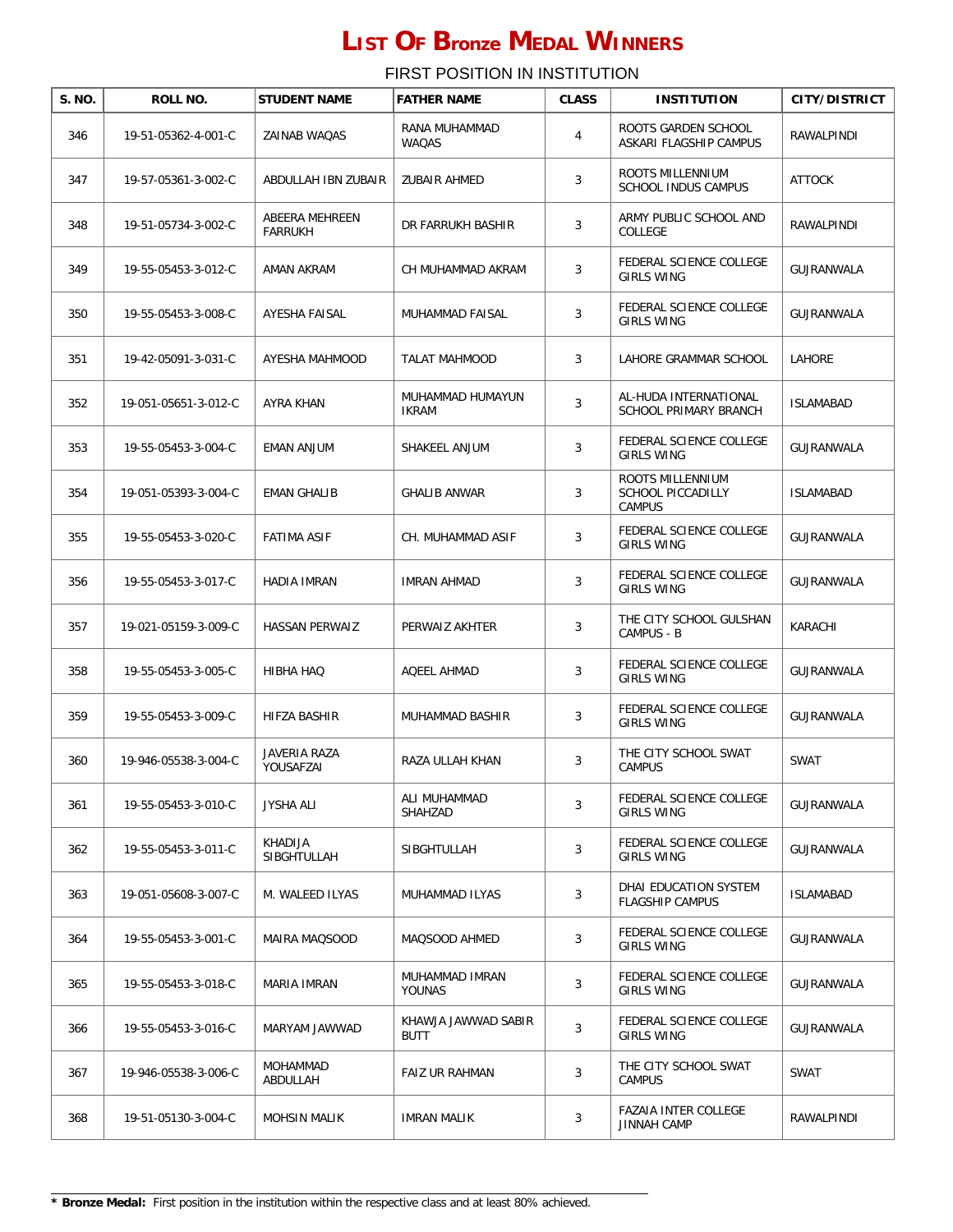| S. NO. | ROLL NO.             | <b>STUDENT NAME</b>         | <b>FATHER NAME</b>                | <b>CLASS</b>   | <b>INSTITUTION</b>                                                   | <b>CITY/DISTRICT</b> |
|--------|----------------------|-----------------------------|-----------------------------------|----------------|----------------------------------------------------------------------|----------------------|
| 369    | 19-51-05133-3-006-C  | <b>MOMINA AKHTAR</b>        | <b>FAISAL AKHTAR</b>              | 3              | ROOTS GARDEN SCHOOL 93-<br><b>HARLEY CAMPUS</b>                      | RAWALPINDI           |
| 370    | 19-946-05538-3-002-C | MUHAMMAD HAMZA              | ASHFAQ AHMAD                      | 3              | THE CITY SCHOOL SWAT<br><b>CAMPUS</b>                                | SWAT                 |
| 371    | 19-022-05225-3-029-C | MUHAMMAD HASAAN             | SHAFAQAT ALI                      | 3              | ARMY PUBLIC SCHOOL &<br>COLLEGE                                      | HYDERABAD            |
| 372    | 19-42-05304-3-022-C  | MUHAMMAD QAWI               | AHMAD IHSAN                       | 3              | BEACONHOUSE GARDEN<br>TOWN CAMPUS PRIMARY<br><b>SECTION</b>          | <b>LAHORE</b>        |
| 373    | 19-42-05091-3-034-C  | NIHAR ANAS                  | ANAS AHMAD WARRAICH               | 3              | LAHORE GRAMMAR SCHOOL                                                | LAHORE               |
| 374    | 19-051-05646-3-018-C | NOOR FATIMA SHAHID          | SHAHID RASHEED                    | 3              | BEACONHOUSE SCHOOL<br>SYSTEM                                         | <b>ISLAMABAD</b>     |
| 375    | 19-51-05362-3-005-C  | RAMEEN AKRAM                | MOEEN AKRAM                       | 3              | ROOTS GARDEN SCHOOL<br>ASKARI FLAGSHIP CAMPUS                        | RAWALPINDI           |
| 376    | 19-55-05453-3-003-C  | <b>RAMEEN ZEESHAN</b>       | ZEESHAN SARFRAZ                   | 3              | FEDERAL SCIENCE COLLEGE<br><b>GIRLS WING</b>                         | GUJRANWALA           |
| 377    | 19-022-05225-3-028-C | SAHIR FATIMA                | <b>MALIK IRFAN</b>                | 3              | ARMY PUBLIC SCHOOL &<br>COLLEGE                                      | HYDERABAD            |
| 378    | 19-42-05517-3-029-C  | SHARJEEL AHMED<br>YAZDANI   | FAISAL JAMAL YAZDANI              | 3              | <b>BEACONHOUSE SCHOOL</b><br>SYSTEM JOHAR TOWN BOYS<br><b>CAMPUS</b> | LAHORE               |
| 379    | 19-021-05389-3-001-C | SOHAIL FEROZ                | ADEEL                             | 3              | AZEEMI PUBLIC HIGHER<br>SECONDARY SCHOOL                             | KARACHI              |
| 380    | 19-022-05524-3-003-C | SYEDA SAKINA ZEHRA<br>RIZVI | SYED AAMIR RAZA RIZVI             | 3              | THE CITY SCHOOL LIAQUAT<br><b>CAMPUS</b>                             | HYDERABAD            |
| 381    | 19-55-05453-3-006-C  | UMEMMA IMRAN                | IMRAN ISHAQ MUGHAL                | 3              | FEDERAL SCIENCE COLLEGE<br><b>GIRLS WING</b>                         | GUJRANWALA           |
| 382    | 19-51-05130-3-001-C  | ZOHA ARSHAD                 | ARSHAD ALI                        | 3              | <b>FAZAIA INTER COLLEGE</b><br><b>JINNAH CAMP</b>                    | RAWALPINDI           |
| 383    | 19-47-05437-2-004-C  | AAIMAH AHMED<br>SUALEH      | IRFAN AHMED SUALEH                | 2              | THE CITY NURSEY BRANCH                                               | <b>JHANG</b>         |
| 384    | 19-051-05156-2-002-C | ABDUL HAADI                 | TAHIR SALEEM                      | 2              | THE MILLENNIUM<br>EDUCATION GREENWICH<br>CAMPUS                      | <b>ISLAMABAD</b>     |
| 385    | 19-244-05747-2-004-C | ABDUL KABEER                | BISHARAT AKBAR<br>CHANNAR         | $\overline{2}$ | THE CITY SCHOOL<br>NAWABSHAH CAMPUS                                  | NAWABSHAH            |
| 386    | 19-244-05747-2-003-C | ABDUL MUNAIM                | MUHAMMAD AZEEM<br>AKHUND SIDDIQUI | 2              | THE CITY SCHOOL<br>NAWABSHAH CAMPUS                                  | NAWABSHAH            |
| 387    | 19-021-05376-2-005-C | ABDUL WASSAY                | <b>AHMED FARAZ</b>                | 2              | HABIB PUBLIC SCHOOL                                                  | KARACHI              |
| 388    | 19-021-05742-2-035-C | ABDULLAH ZUBAIR             | MUHAMMAD ZUBAIR                   | $\overline{2}$ | THE CITY SCHOOL NORTH<br>NAZIMABAD JUNIOR A                          | KARACHI              |
| 389    | 19-51-05130-2-001-C  | ADEENA ZEESHAN              | ZEESHAN SHAFIQ                    | $\overline{2}$ | FAZAIA INTER COLLEGE<br><b>JINNAH CAMP</b>                           | RAWALPINDI           |
| 390    | 19-51-05422-2-023-C  | AHMED ALI                   | RAJA MUHAMMAD AMIN<br>KHAN        | $\overline{2}$ | ARMY PUBLIC SCHOOL AND<br>COLLEGE ASKARI-XIV                         | RAWALPINDI           |
| 391    | 19-55-05453-2-018-C  | ALEENA WAQAS                | WAQAS BUTT                        | $\overline{2}$ | FEDERAL SCIENCE COLLEGE<br><b>GIRLS WING</b>                         | GUJRANWALA           |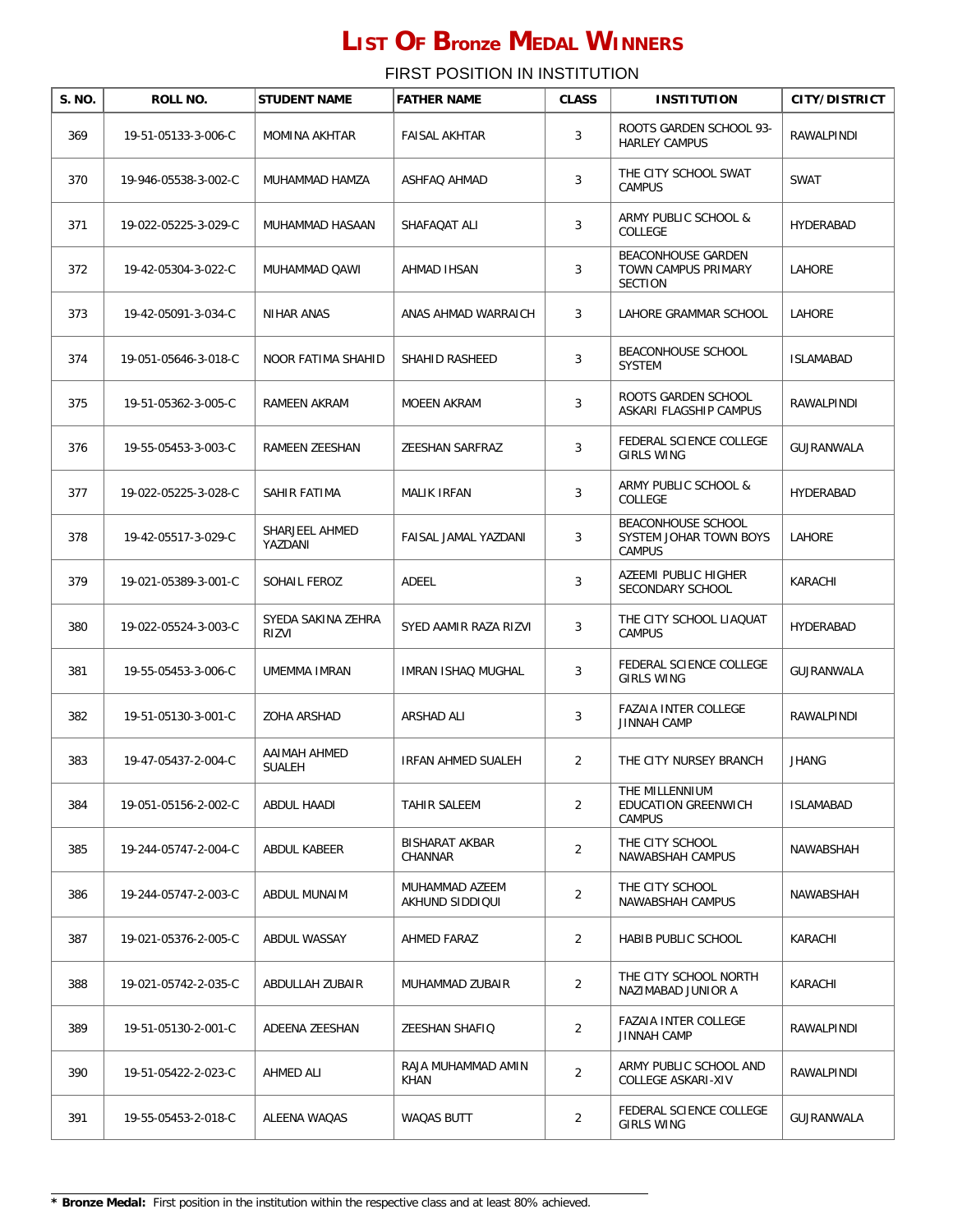| S. NO. | ROLL NO.             | <b>STUDENT NAME</b>  | <b>FATHER NAME</b>                        | <b>CLASS</b>   | <b>INSTITUTION</b>                                                                         | <b>CITY/DISTRICT</b> |
|--------|----------------------|----------------------|-------------------------------------------|----------------|--------------------------------------------------------------------------------------------|----------------------|
| 392    | 19-021-05742-2-027-C | ALEEZA BINTE NOMAN   | NOMAN RASHID                              | 2              | THE CITY SCHOOL NORTH<br>NAZIMABAD JUNIOR A                                                | KARACHI              |
| 393    | 19-47-05437-2-001-C  | ALISHA REHAN         | REHAN MASOOD                              | 2              | THE CITY NURSEY BRANCH                                                                     | <b>JHANG</b>         |
| 394    | 19-051-05723-2-002-C | ALISHBAH RANA        | ASHFAQ AHMED RANA                         | 2              | INTERNATIONAL ISLAMIC<br>UNIVERSITY ISLAMABAD<br>SCHOOL AND COLLEGE CHAK<br>SHAHZAD CAMPUS | <b>ISLAMABAD</b>     |
| 395    | 19-51-05130-2-002-C  | AREESHA NOOR         | <b>NOOR NADEEM</b>                        | $\overline{2}$ | FAZAIA INTER COLLEGE<br><b>JINNAH CAMP</b>                                                 | RAWALPINDI           |
| 396    | 19-42-05528-2-001-C  | ARFA FATIMA          | <b>IMRAN ZIA</b>                          | 2              | THE LOYALIST ACADEMIA                                                                      | LAHORE               |
| 397    | 19-51-05642-2-004-C  | ASHAR ZISHAN         | CAPT AHMED ZISHAN                         | 2              | THE CITY SCHOOL CANTT<br><b>JUNIOR</b>                                                     | RAWALPINDI           |
| 398    | 19-51-05642-2-010-C  | AYESHAH HATIF        | <b>MAJOR DOCTOR HATIF</b><br><b>IOBAL</b> | $\overline{2}$ | THE CITY SCHOOL CANTT<br><b>JUNIOR</b>                                                     | RAWALPINDI           |
| 399    | 19-47-05437-2-003-C  | AYEZA HASSAN         | MUHAMMAD ZUBAIR<br><b>HASSAN</b>          | 2              | THE CITY NURSEY BRANCH                                                                     | JHANG                |
| 400    | 19-55-05453-2-010-C  | <b>DUA YASIR</b>     | SHEIKH MUHAMMAD<br>YASIR                  | $\overline{2}$ | FEDERAL SCIENCE COLLEGE<br><b>GIRLS WING</b>                                               | <b>GUJRANWALA</b>    |
| 401    | 19-55-05453-2-017-C  | ESHAL FATIMA         | FARAZ AHMAD                               | $\overline{2}$ | FEDERAL SCIENCE COLLEGE<br><b>GIRLS WING</b>                                               | GUJRANWALA           |
| 402    | 19-51-05155-2-009-C  | FATIHA ALEEM         | ALEEM SAJID                               | 2              | ARMY PUBLIC SCHOOL AND<br>COLLEGE                                                          | RAWALPINDI           |
| 403    | 19-47-05437-2-009-C  | FATIMA TUZ ZAHRA     | MUNAWWAR IQBAL                            | $\overline{2}$ | THE CITY NURSEY BRANCH                                                                     | JHANG                |
| 404    | 19-51-05422-2-010-C  | FIZZA AHMAD          | <b>MANSOOR AHMAD</b>                      | 2              | ARMY PUBLIC SCHOOL AND<br>COLLEGE ASKARI-XIV                                               | RAWALPINDI           |
| 405    | 19-51-05250-2-008-C  | <b>HAMMAD NAFEY</b>  | MUHAMMAD AMIR<br><b>HASSAN</b>            | $\overline{2}$ | ARMY PUBLIC SCHOOL AND<br>COLLEGE                                                          | RAWALPINDI           |
| 406    | 19-42-05374-2-004-C  | HAMNA USMAN          | <b>USMAN KHALID</b>                       | 2              | <b>GARRISON ACADEMY FOR</b><br>GIRLS                                                       | LAHORE               |
| 407    | 19-51-05422-2-024-C  | <b>HAMZA TANVEER</b> | MUHAMMAD JAMIL                            | $\overline{2}$ | ARMY PUBLIC SCHOOL AND<br>COLLEGE ASKARI-XIV                                               | RAWALPINDI           |
| 408    | 19-51-05642-2-013-C  | HANAN AHMED          | SAJJAD AHMED AWAN                         | $\overline{2}$ | THE CITY SCHOOL CANTT<br><b>JUNIOR</b>                                                     | RAWALPINDI           |
| 409    | 19-51-05133-2-008-C  | <b>HURAIN NAQVI</b>  | TAJAMMAL SHAH                             | $\overline{2}$ | ROOTS GARDEN SCHOOL 93-<br><b>HARLEY CAMPUS</b>                                            | RAWALPINDI           |
| 410    | 19-51-05681-2-002-C  | HUZAIFA MEHMOOD      | M. MEHMOOD KHAN                           | $\overline{2}$ | THE CITY SCHOOL CIVIL<br>LINES BRANCH                                                      | RAWALPINDI           |
| 411    | 19-55-05453-2-015-C  | <b>IMAN FATIMA</b>   | TARIQ MEHMOOD<br>CHEEMA                   | $\overline{2}$ | FEDERAL SCIENCE COLLEGE<br><b>GIRLS WING</b>                                               | GUJRANWALA           |
| 412    | 19-42-05374-2-002-C  | KHANSA SALMAN        | SALMAN SAMIE                              | $\overline{2}$ | <b>GARRISON ACADEMY FOR</b><br><b>GIRLS</b>                                                | LAHORE               |
| 413    | 19-55-05453-2-003-C  | LAIBA TARIQ          | TARIQ MEHMOOD                             | $\overline{2}$ | FEDERAL SCIENCE COLLEGE<br><b>GIRLS WING</b>                                               | GUJRANWALA           |
| 414    | 19-51-05130-2-003-C  | M. INSHAL            | NASIR ALI NASRULLAH                       | $\overline{2}$ | <b>FAZAIA INTER COLLEGE</b><br><b>JINNAH CAMP</b>                                          | RAWALPINDI           |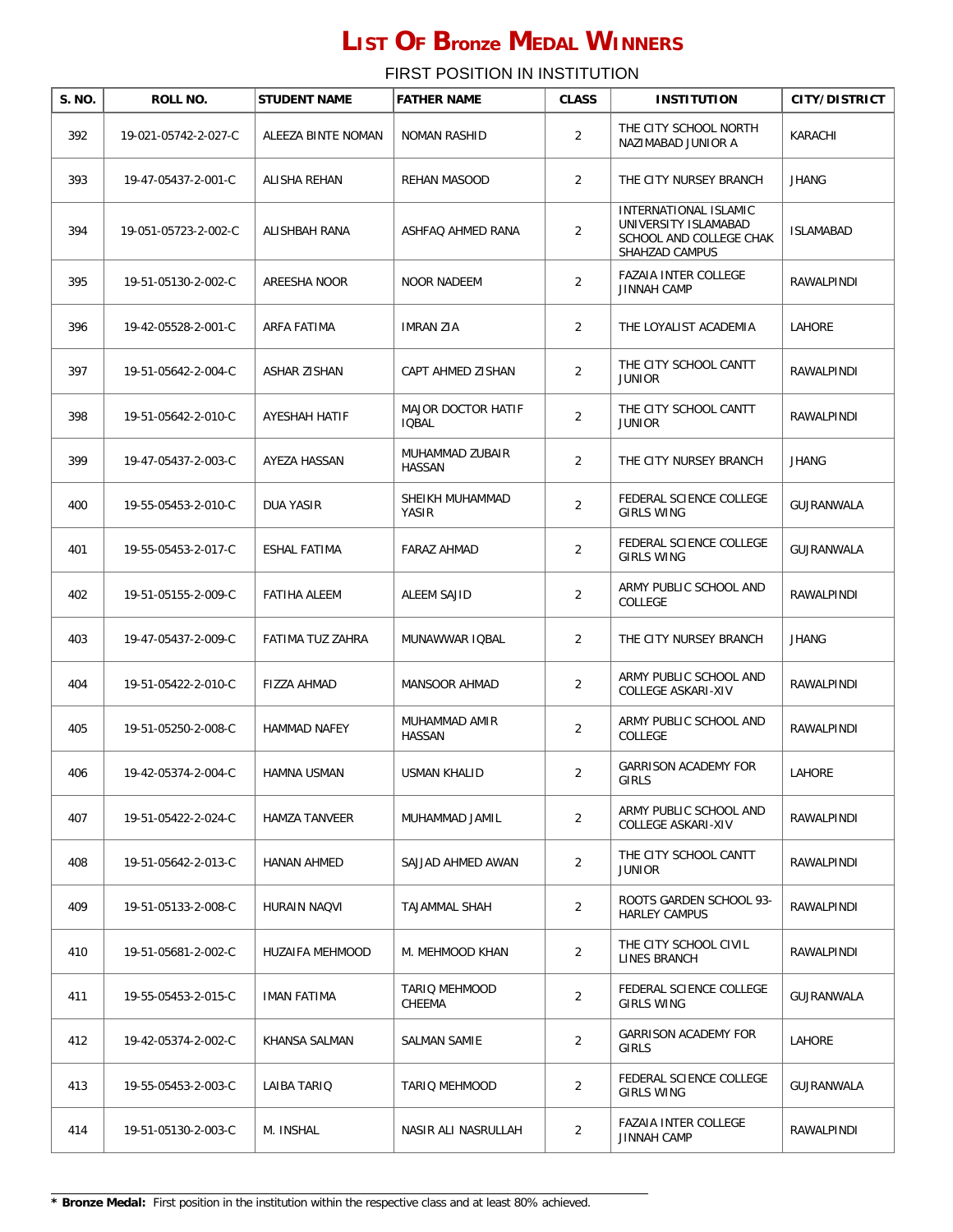| S. NO. | ROLL NO.             | <b>STUDENT NAME</b>              | <b>FATHER NAME</b>               | <b>CLASS</b>   | <b>INSTITUTION</b>                              | <b>CITY/DISTRICT</b> |
|--------|----------------------|----------------------------------|----------------------------------|----------------|-------------------------------------------------|----------------------|
| 415    | 19-51-05133-2-003-C  | MAARVA KHAN                      | ATIF NAZAR                       | $\overline{2}$ | ROOTS GARDEN SCHOOL 93-<br><b>HARLEY CAMPUS</b> | RAWALPINDI           |
| 416    | 19-021-05349-2-005-C | <b>MAAZ AHSAN</b>                | MUHAMMAD AFIF AWAN               | $\overline{2}$ | ARMY PUBLIC SCHOOL<br><b>NORTH CAMPUS</b>       | KARACHI              |
| 417    | 19-51-05642-2-007-C  | MAHROOSH ZULFIQAR                | ABDUL SHAKOOR                    | $\overline{2}$ | THE CITY SCHOOL CANTT<br><b>JUNIOR</b>          | RAWALPINDI           |
| 418    | 19-021-05389-2-003-C | MANAHIL ADNAN                    | MUHAMMAD ADNAN                   | 2              | AZEEMI PUBLIC HIGHER<br>SECONDARY SCHOOL        | KARACHI              |
| 419    | 19-021-05536-2-002-C | MARYUM KHAN                      | IMRAN MUBASHIR KHAN              | 2              | ASF PUBLIC SCHOOL &<br>COLLEGE                  | KARACHI              |
| 420    | 19-021-05536-2-010-C | MUDDASIR UR<br><b>REHMAN</b>     | SHAFIQ UR REHMAN                 | $\overline{2}$ | ASF PUBLIC SCHOOL &<br><b>COLLEGE</b>           | KARACHI              |
| 421    | 19-021-05476-2-023-C | MUHAMMAD                         | MUHAMMAD DAUD                    | $\overline{2}$ | SALEEM NAWAZ FAZAIA<br><b>COLLEGE</b>           | KARACHI              |
| 422    | 19-021-05742-2-030-C | MUHAMMAD AFFAN<br><b>FARRUKH</b> | <b>FARRUKH ISMAIL</b>            | $\overline{2}$ | THE CITY SCHOOL NORTH<br>NAZIMABAD JUNIOR A     | KARACHI              |
| 423    | 19-51-05133-2-010-C  | MUHAMMAD AHMAD<br><b>ZEESHAN</b> | ZEESHAN TARIQ MALIK              | $\overline{2}$ | ROOTS GARDEN SCHOOL 93-<br><b>HARLEY CAMPUS</b> | RAWALPINDI           |
| 424    | 19-021-05376-2-002-C | MUHAMMAD AHMED<br>JAMALI         | <b>GHOUS AL JAMALI</b>           | $\overline{2}$ | HABIB PUBLIC SCHOOL                             | KARACHI              |
| 425    | 19-021-05349-2-009-C | MUHAMMAD ALI RAZA                | SHAHID NOOR                      | $\overline{2}$ | ARMY PUBLIC SCHOOL<br>NORTH CAMPUS              | KARACHI              |
| 426    | 19-48-05721-2-002-C  | MUHAMMAD FURHAN                  | MUHAMMAD IQBAL                   | $\overline{2}$ | INTERNATIONAL SCHOOL OF<br>CORDOBA              | SARGODHA             |
| 427    | 19-51-05133-2-009-C  | MUHAMMAD HAROON<br>FAISAL        | <b>FAISAL KAMRAN</b>             | $\overline{2}$ | ROOTS GARDEN SCHOOL 93-<br><b>HARLEY CAMPUS</b> | RAWALPINDI           |
| 428    | 19-021-05742-2-036-C | MUHAMMAD HASSAN<br>SHARIQ        | SHARIQ MUHAMMAD<br><b>HASHIR</b> | 2              | THE CITY SCHOOL NORTH<br>NAZIMABAD JUNIOR A     | KARACHI              |
| 429    | 19-51-05133-2-007-C  | MUHAMMAD HUSSAIN                 | KHURSHID ALI                     | $\overline{2}$ | ROOTS GARDEN SCHOOL 93-<br><b>HARLEY CAMPUS</b> | RAWALPINDI           |
| 430    | 19-021-05476-2-027-C | MUHAMMAD MOIN-UD-<br><b>DIN</b>  | MUHAMMAD SHAFIQUE                | $\overline{2}$ | SALEEM NAWAZ FAZAIA<br>COLLEGE                  | KARACHI              |
| 431    | 19-021-05742-2-031-C | MUHAMMAD QASIM                   | MUHAMMAD ZAHID                   | $\overline{2}$ | THE CITY SCHOOL NORTH<br>NAZIMABAD JUNIOR A     | KARACHI              |
| 432    | 19-021-05476-2-026-C | MUHAMMAD SAAD<br>MUGHAL          | UMAIR AHMED MUGHAL               | $\overline{2}$ | SALEEM NAWAZ FAZAIA<br>COLLEGE                  | KARACHI              |
| 433    | 19-021-05376-2-033-C | MUHAMMAD SAADAN                  | <b>FARAZ AHMED</b>               | $\overline{2}$ | HABIB PUBLIC SCHOOL                             | KARACHI              |
| 434    | 19-021-05349-2-004-C | MUHAMMAD SHAMIKH                 | MUHAMMAD AYAIZ                   | $\overline{2}$ | ARMY PUBLIC SCHOOL<br><b>NORTH CAMPUS</b>       | KARACHI              |
| 435    | 19-021-05536-2-001-C | MUHAMMAD ZAIN UL<br>ABIDEEN      | RAHEEL KAMAL                     | $\overline{2}$ | ASF PUBLIC SCHOOL &<br>COLLEGE                  | KARACHI              |
| 436    | 19-51-05133-2-002-C  | MUHAMMAD ZOHAN<br>MUGHAL         | BILAL QAMAR MUGHAL               | $\overline{2}$ | ROOTS GARDEN SCHOOL 93-<br><b>HARLEY CAMPUS</b> | RAWALPINDI           |
| 437    | 19-55-05453-2-007-C  | MUNIBA                           | MEHAR AZEEM                      | $\overline{2}$ | FEDERAL SCIENCE COLLEGE<br><b>GIRLS WING</b>    | GUJRANWALA           |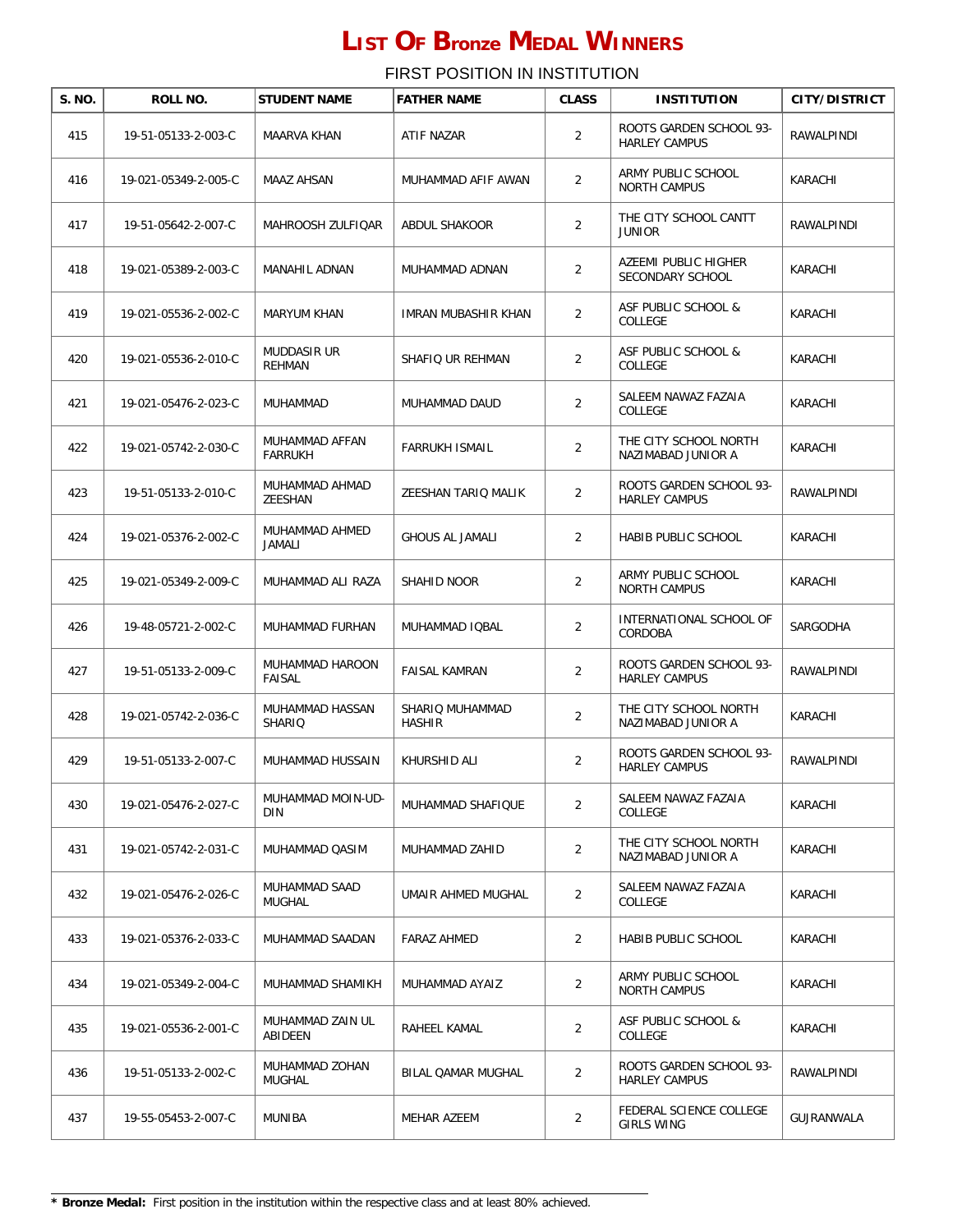| S. NO. | ROLL NO.             | <b>STUDENT NAME</b>                  | <b>FATHER NAME</b>            | <b>CLASS</b>   | <b>INSTITUTION</b>                                                   | <b>CITY/DISTRICT</b> |
|--------|----------------------|--------------------------------------|-------------------------------|----------------|----------------------------------------------------------------------|----------------------|
| 438    | 19-51-05642-2-005-C  | MUSHAHID UL HASSAN                   | SHAHID ALI                    | $\overline{2}$ | THE CITY SCHOOL CANTT<br><b>JUNIOR</b>                               | RAWALPINDI           |
| 439    | 19-55-05453-2-006-C  | <b>NOOR MOMNA</b>                    | <b>TAHIR MEHMOOD</b>          | $\overline{2}$ | FEDERAL SCIENCE COLLEGE<br><b>GIRLS WING</b>                         | GUJRANWALA           |
| 440    | 19-51-05001-2-003-C  | OMAR AHMAD                           | <b>FURQAN AHMAD</b>           | 2              | BEACONHOUSE SCHOOL<br>SYSTEM HARLEY STREET<br><b>BRANCH</b>          | RAWALPINDI           |
| 441    | 19-021-05536-2-004-C | RABIYA RAHEEL                        | RAHEEL SABIR                  | $\overline{a}$ | ASF PUBLIC SCHOOL &<br><b>COLLEGE</b>                                | KARACHI              |
| 442    | 19-021-05692-2-005-C | RAFAY AHMED<br><b>GHUMRO</b>         | AHMED ALI GHUMRO              | 2              | THE CITY SCHOOL PAF<br>CHAPTER                                       | KARACHI              |
| 443    | 19-021-05436-2-001-C | SABEEKA ZAHRA                        | MUHAMMAD TASBIH               | 2              | AL HADI ACADEMY                                                      | KARACHI              |
| 444    | 19-021-05436-2-011-C | SHAUZAB ABBAS                        | AGHA MUHAMMAD<br>NABEEL ABBAS | $\overline{2}$ | AL HADI ACADEMY                                                      | KARACHI              |
| 445    | 19-51-05133-2-005-C  | SHEZA SHAKIR                         | SHAKIR LUQMAN                 | $\overline{2}$ | ROOTS GARDEN SCHOOL 93-<br><b>HARLEY CAMPUS</b>                      | RAWALPINDI           |
| 446    | 19-51-05133-2-006-C  | SYED ALI ABBAS                       | SYED MUSTAFA ALI              | $\overline{2}$ | ROOTS GARDEN SCHOOL 93-<br><b>HARLEY CAMPUS</b>                      | RAWALPINDI           |
| 447    | 19-051-05195-2-012-C | SYED ANAS NAQVI                      | SYED SAUD AHMED               | 2              | ROOTS MILLENNIUM<br><b>SCHOOL KENSINGTON</b><br><b>CAMPUS</b>        | <b>ISLAMABAD</b>     |
| 448    | 19-021-05536-2-008-C | SYEDA MOMINA<br><b>MOHTASHIM</b>     | SYED MOHTASHIM ALI            | $\overline{2}$ | ASF PUBLIC SCHOOL &<br>COLLEGE                                       | KARACHI              |
| 449    | 19-071-05579-2-004-C | TANZEEL UR REHMAN                    | RAJA KHAN                     | $\overline{2}$ | ARMY PUBLIC SCHOOL &<br>COLLEGE                                      | <b>SUKKUR</b>        |
| 450    | 19-021-05476-2-024-C | TAZEEN FATIMA                        | REHAT ULLA KHAN               | $\overline{2}$ | SALEEM NAWAZ FAZAIA<br>COLLEGE                                       | KARACHI              |
| 451    | 19-51-05133-2-001-C  | YAHYA EJAZ                           | EJAZ SARWAR                   | $\overline{2}$ | ROOTS GARDEN SCHOOL 93-<br><b>HARLEY CAMPUS</b>                      | RAWALPINDI           |
| 452    | 19-42-05739-2-001-C  | ZARINA SALEEM                        | MUHAMMAD SALEEM<br>KHAN       | 2              | THE CITY SCHOOL MODEL<br>TOWN LINK ROAD CAMPUS                       | LAHORE               |
| 453    | 19-47-05372-1-008-C  | ABDUL AHAD                           | HAFIZ M USMAN                 | 1              | CHENAB COLLEGE                                                       | <b>JHANG</b>         |
| 454    | 19-022-05757-1-019-C | ABDUL RAFAY SHAIKH                   | MOHSIN UDDIN SHAIKH           | 1              | THE CITY SCHOOL PRE-<br>JUNIOR BRANCH LATIFABAD<br>Ш                 | HYDERABAD            |
| 455    | 19-47-05372-1-001-C  | <b>ABDUL REHMAN</b><br><b>SHAFIQ</b> | SHAFIQ AHMED SHAFI            | $\mathbf{1}$   | <b>CHENAB COLLEGE</b>                                                | <b>JHANG</b>         |
| 456    | 19-022-05757-1-033-C | ABDULLAH AHMED                       | SOHAIL AHMED                  | $\mathbf{1}$   | THE CITY SCHOOL PRE-<br>JUNIOR BRANCH LATIFABAD<br>$\mathbf{H}$      | HYDERABAD            |
| 457    | 19-51-05155-1-010-C  | ABEERA JANNAT                        | SHEIKH WAQAS TAHIR            | 1              | ARMY PUBLIC SCHOOL AND<br>COLLEGE                                    | RAWALPINDI           |
| 458    | 19-42-05739-1-003-C  | AIMEN NAVEED                         | NAVEED SUBHANI                | 1              | THE CITY SCHOOL MODEL<br>TOWN LINK ROAD CAMPUS                       | LAHORE               |
| 459    | 19-55-05453-1-004-C  | AMAIMA IMRAN<br>GORAYA               | MUHAMMAD IMRAN                | 1              | FEDERAL SCIENCE COLLEGE<br><b>GIRLS WING</b>                         | GUJRANWALA           |
| 460    | 19-51-05096-1-006-C  | AMINA AYUB MALLHI                    | AYUB ASHRAF MALLHI            | $\mathbf{1}$   | ROOTS IVY INTERNATIONAL<br><b>SCHOOLS WESTRIDGE</b><br><b>CAMPUS</b> | RAWALPINDI           |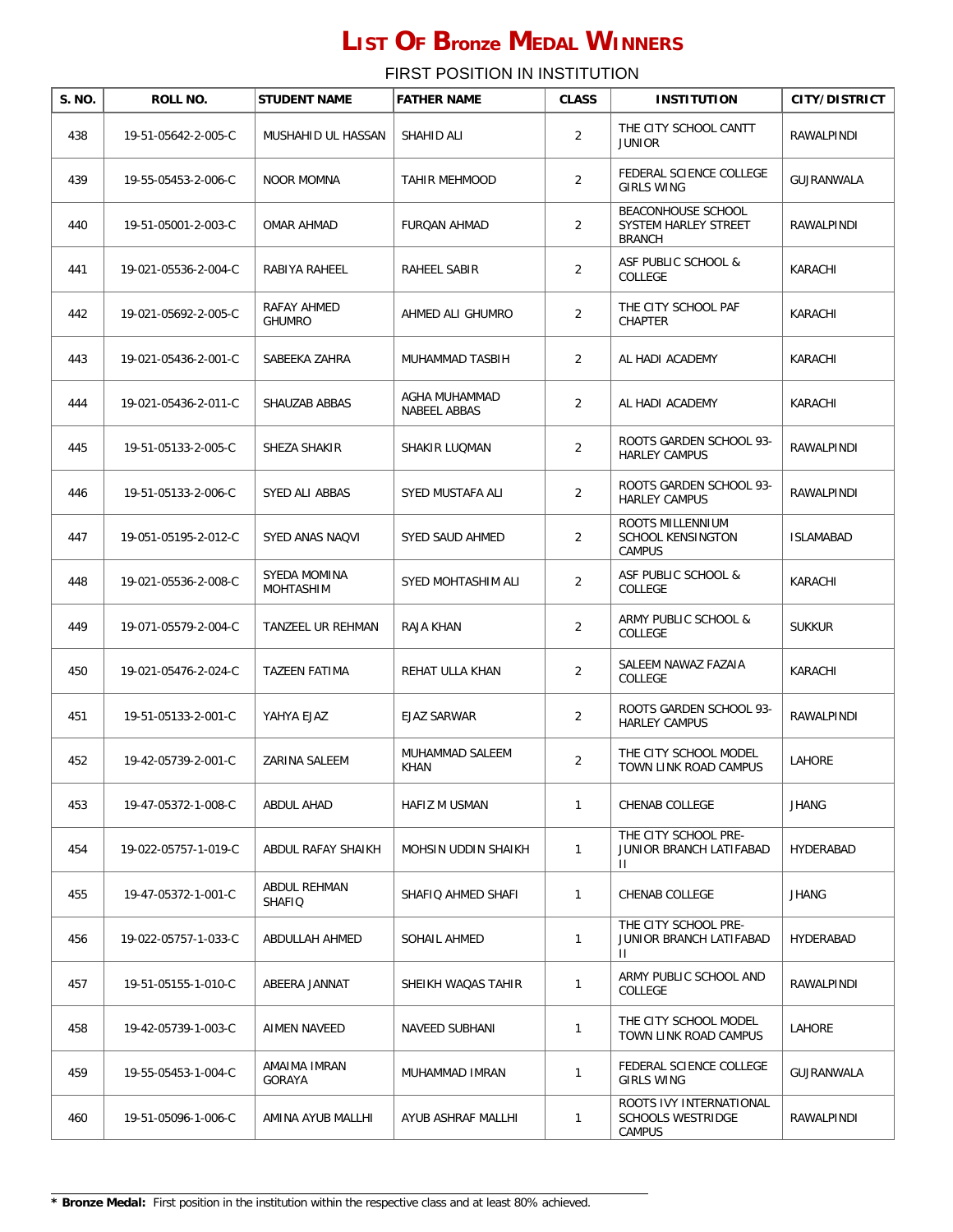| S. NO. | ROLL NO.             | <b>STUDENT NAME</b>          | <b>FATHER NAME</b>       | <b>CLASS</b> | <b>INSTITUTION</b>                                                                         | <b>CITY/DISTRICT</b> |
|--------|----------------------|------------------------------|--------------------------|--------------|--------------------------------------------------------------------------------------------|----------------------|
| 461    | 19-022-05757-1-041-C | AMNA KHALIL                  | KHALIL AHMED             | 1            | THE CITY SCHOOL PRE-<br>JUNIOR BRANCH LATIFABAD<br>$\mathbf{H}$                            | <b>HYDERABAD</b>     |
| 462    | 19-021-05572-1-014-C | ANAYA FATIMA                 | MUDASSIR IQBAL           | 1            | THE SMART SCHOOL NORTH<br>KARACHI CAMPUS I                                                 | KARACHI              |
| 463    | 19-021-05536-1-001-C | ANIQ HASSAN                  | BABER HUSSAIN            | 1            | ASF PUBLIC SCHOOL &<br>COLLEGE                                                             | KARACHI              |
| 464    | 19-51-05217-1-002-C  | ESHAL AAMIR                  | AAMIR MUBASHIR           | $\mathbf{1}$ | <b>BEACONHOUSE SCHOOL</b><br><b>SYSTEM</b>                                                 | RAWALPINDI           |
| 465    | 19-51-05155-1-004-C  | GHULAM MUSTAFA               | WAJID HUSSAIN            | 1            | ARMY PUBLIC SCHOOL AND<br>COLLEGE                                                          | RAWALPINDI           |
| 466    | 19-55-05453-1-019-C  | HAIQA ZEESHAN                | ZEESHAN SARFRAZ          | $\mathbf{1}$ | FEDERAL SCIENCE COLLEGE<br><b>GIRLS WING</b>                                               | GUJRANWALA           |
| 467    | 19-021-05572-1-013-C | HAMDAAN ALI KHAN             | <b>ASIF KHAN</b>         | 1            | THE SMART SCHOOL NORTH<br>KARACHI CAMPUS I                                                 | KARACHI              |
| 468    | 19-022-05757-1-025-C | <b>HAREEM FATIMA</b>         | WASEEM ABBAS ABRO        | 1            | THE CITY SCHOOL PRE-<br><b>JUNIOR BRANCH LATIFABAD</b><br>$\mathbf{H}$                     | HYDERABAD            |
| 469    | 19-47-05372-1-002-C  | <b>HASSAN ALI</b>            | ASIF ALI ABRAR           | 1            | CHENAB COLLEGE                                                                             | <b>JHANG</b>         |
| 470    | 19-51-05362-1-004-C  | HATIM QASIM ALI              | QASIM ALI                | 1            | ROOTS GARDEN SCHOOL<br>ASKARI FLAGSHIP CAMPUS                                              | RAWALPINDI           |
| 471    | 19-022-05757-1-036-C | HOOR-UL-AIN ZEHRA            | MAZHAR HASSAN<br>PANHWAR | $\mathbf{1}$ | THE CITY SCHOOL PRE-<br>JUNIOR BRANCH LATIFABAD<br>$\mathbf{H}$                            | HYDERABAD            |
| 472    | 19-051-05723-1-004-C | <b>IBRAHIM HAIDER</b>        | MUHAMMAD RAEES           | 1            | INTERNATIONAL ISLAMIC<br>UNIVERSITY ISLAMABAD<br>SCHOOL AND COLLEGE CHAK<br>SHAHZAD CAMPUS | ISLAMABAD            |
| 473    | 19-51-05133-1-004-C  | <b>JAVERIA UMAIS</b>         | UMAIS EJAZ QURESHI       | $\mathbf{1}$ | ROOTS GARDEN SCHOOL 93-<br><b>HARLEY CAMPUS</b>                                            | RAWALPINDI           |
| 474    | 19-022-05757-1-027-C | KARTIK RIJHWANI              | SUNEEL                   | 1            | THE CITY SCHOOL PRE-<br>JUNIOR BRANCH LATIFABAD<br>$\mathbf{H}$                            | HYDERABAD            |
| 475    | 19-55-05453-1-010-C  | KHADIJA FAKHER               | <b>FAKHER BILAL</b>      | 1            | FEDERAL SCIENCE COLLEGE<br><b>GIRLS WING</b>                                               | GUJRANWALA           |
| 476    | 19-022-05757-1-020-C | KHIZAR KHALID                | MUHAMMAD KHALID          | $\mathbf{1}$ | THE CITY SCHOOL PRE-<br><b>JUNIOR BRANCH LATIFABAD</b><br>H.                               | HYDERABAD            |
| 477    | 19-47-05372-1-009-C  | M HUSSAIN AFTAB              | <b>UMAR AFTAB</b>        | $\mathbf{1}$ | CHENAB COLLEGE                                                                             | JHANG                |
| 478    | 19-021-05306-1-002-C | <b>MAHROSH KHAN</b>          | MUHAMMAD UMAIR<br>KHAN   | $\mathbf{1}$ | ARMY PUBLIC SCHOOL                                                                         | KARACHI              |
| 479    | 19-55-05453-1-013-C  | MAIRA TOQEER                 | RANA TOQEER AHMED        | $\mathbf{1}$ | FEDERAL SCIENCE COLLEGE<br><b>GIRLS WING</b>                                               | GUJRANWALA           |
| 480    | 19-244-05747-1-004-C | MOHAMMAD ARSLAN              | GHULAM SHABIR LAKHO      | $\mathbf{1}$ | THE CITY SCHOOL<br>NAWABSHAH CAMPUS                                                        | NAWABSHAH            |
| 481    | 19-51-05096-1-001-C  | MOHID FAROOQ                 | MUBARIK FAROOQ           | 1            | ROOTS IVY INTERNATIONAL<br><b>SCHOOLS WESTRIDGE</b><br><b>CAMPUS</b>                       | RAWALPINDI           |
| 482    | 19-48-05721-1-001-C  | MUHAMMAD ABDUL<br>RAFAY ASIM | ASIM ASGHER              | 1            | INTERNATIONAL SCHOOL OF<br>CORDOBA                                                         | SARGODHA             |
| 483    | 19-022-05757-1-035-C | MUHAMMAD ANWAR               | MUHAMMAD AMIR            | 1            | THE CITY SCHOOL PRE-<br>JUNIOR BRANCH LATIFABAD<br>$\mathbf{H}$                            | HYDERABAD            |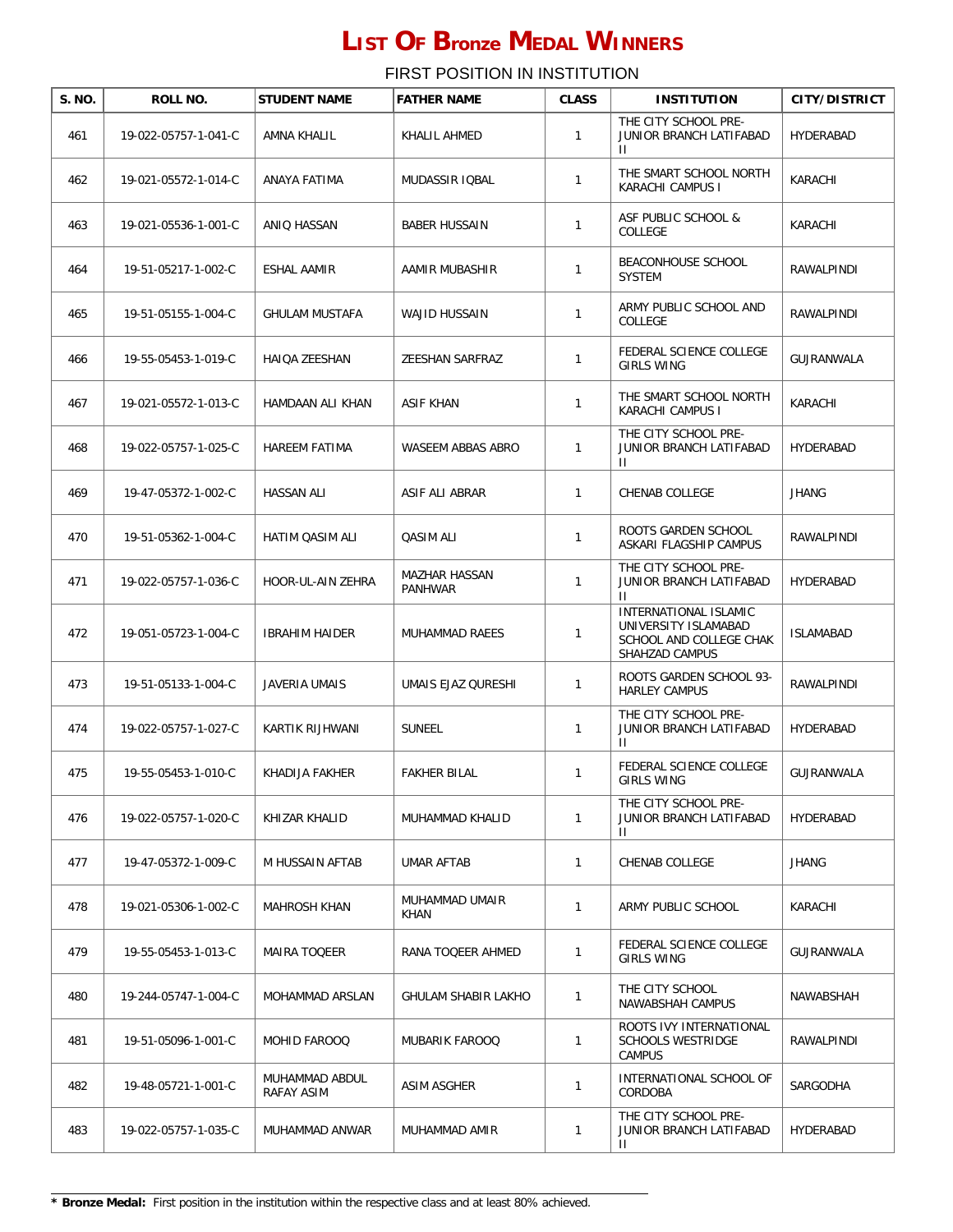| S. NO. | ROLL NO.             | <b>STUDENT NAME</b>                  | <b>FATHER NAME</b>                | <b>CLASS</b> | <b>INSTITUTION</b>                                              | <b>CITY/DISTRICT</b> |
|--------|----------------------|--------------------------------------|-----------------------------------|--------------|-----------------------------------------------------------------|----------------------|
| 484    | 19-021-05349-1-027-C | MUHAMMAD AYAAN<br><b>FAHIM</b>       | <b>FAHIM SHAUKAT</b>              | 1            | ARMY PUBLIC SCHOOL<br><b>NORTH CAMPUS</b>                       | KARACHI              |
| 485    | 19-937-05736-1-018-C | MUHAMMAD HAFEEZ<br><b>UR REHMAN</b>  | MASIH UR RAHMAN                   | $\mathbf{1}$ | THE CITY SCHOOL NURSERY                                         | <b>MARDAN</b>        |
| 486    | 19-51-05596-1-004-C  | MUHAMMAD HAIDER<br>ALI               | MUHAMMAD RANA<br>AAMIR            | 1            | BAHRIA FOUNDATION<br>COLLEGE                                    | RAWALPINDI           |
| 487    | 19-021-05476-1-004-C | MUHAMMAD HASSAN                      | MUHAMMAD NASIR                    | 1            | SALEEM NAWAZ FAZAIA<br>COLLEGE                                  | KARACHI              |
| 488    | 19-51-05718-1-006-C  | MUHAMMAD HUSNAIN                     | SHAHZAD FAROOQ                    | 1            | THE CITY SCHOOL<br>SATELLITE TOWN CAMPUS                        | RAWALPINDI           |
| 489    | 19-51-05133-1-003-C  | MUHAMMAD HUZAIFA<br><b>IMRAN</b>     | <b>IMRAN SAJJAD</b>               | 1            | ROOTS GARDEN SCHOOL 93-<br><b>HARLEY CAMPUS</b>                 | RAWALPINDI           |
| 490    | 19-937-05736-1-016-C | MUHAMMAD HUZAIFA<br><b>KHAN HOTI</b> | MUHAMMAD QASIM                    | 1            | THE CITY SCHOOL NURSERY                                         | MARDAN               |
| 491    | 19-021-05349-1-006-C | MUHAMMAD IMAD<br>AKHTAR              | AKHTAR ZAMAN                      | 1            | ARMY PUBLIC SCHOOL<br><b>NORTH CAMPUS</b>                       | KARACHI              |
| 492    | 19-51-05096-1-002-C  | MUHAMMAD KAMRAN<br>ZIA               | ZIA-UR-REHMAN                     | $\mathbf{1}$ | ROOTS IVY INTERNATIONAL<br><b>SCHOOLS WESTRIDGE</b><br>CAMPUS   | RAWALPINDI           |
| 493    | 19-021-05376-1-027-C | MUHAMMAD MUAAZ<br>KHAN               | ATHER JAVED                       | $\mathbf{1}$ | HABIB PUBLIC SCHOOL                                             | KARACHI              |
| 494    | 19-021-05376-1-021-C | MUHAMMAD MURSIL                      | SYED MOHSIN RAZA                  | $\mathbf{1}$ | HABIB PUBLIC SCHOOL                                             | KARACHI              |
| 495    | 19-42-05586-1-009-C  | MUHAMMAD MUSAB<br>MAJID              | <b>ASIM MAJID</b>                 | 1            | MESSAGE GRAMMAR<br><b>SCHOOL</b>                                | LAHORE               |
| 496    | 19-021-05549-1-010-C | MUHAMMAD<br>SHAHZAIN CHACHAR         | SHAHBAZ ALI CHACHAR               | 1            | ROOTS MILLENNIUM FUTURE<br>WORLD SCHOOL                         | KARACHI              |
| 497    | 19-57-05702-1-002-C  | MUHAMMAD USAMA<br><b>IBRAHIM</b>     | ZAFAR HUSSAIN                     | $\mathbf{1}$ | <b>FAZAIA INTER COLLEGE</b>                                     | <b>ATTOCK</b>        |
| 498    | 19-021-05436-1-004-C | MUHAMMAD WAHAJ                       | SYED ATTA HUSSAIN<br><b>JAFRI</b> | $\mathbf{1}$ | AL HADI ACADEMY                                                 | KARACHI              |
| 499    | 19-021-05476-1-029-C | MUHAMMAD ZAIN                        | SYEDA ISTAFA HUSSAIN              | $\mathbf{1}$ | SALEEM NAWAZ FAZAIA<br>COLLEGE                                  | KARACHI              |
| 500    | 19-022-05757-1-013-C | NABEERA AZHAR                        | AZHARUDDIN                        | 1            | THE CITY SCHOOL PRE-<br>JUNIOR BRANCH LATIFABAD<br>$\mathbf{H}$ | HYDERABAD            |
| 501    | 19-55-05453-1-016-C  | NAMRA ASGHAR                         | MUHAMMAD ASGHAR                   | 1            | FEDERAL SCIENCE COLLEGE<br><b>GIRLS WING</b>                    | GUJRANWALA           |
| 502    | 19-55-05453-1-017-C  | NARMEEN SALMAN                       | MUHAMMAD SALMAN<br>QURESHI        | 1            | FEDERAL SCIENCE COLLEGE<br>GIRLS WING                           | GUJRANWALA           |
| 503    | 19-51-05096-1-005-C  | NERIAH SAHIL                         | SAHIL JAVED                       | 1            | ROOTS IVY INTERNATIONAL<br><b>SCHOOLS WESTRIDGE</b><br>CAMPUS   | RAWALPINDI           |
| 504    | 19-021-05572-1-004-C | RUSHNA HUSSAIN                       | <b>REHAN HUSSAIN</b>              | 1            | THE SMART SCHOOL NORTH<br>KARACHI CAMPUS I                      | KARACHI              |
| 505    | 19-543-05685-1-002-C | SAMAVIYA AZHAR                       | AZHAR HUSSAIN                     | 1            | THE EDUCATORS CHAKWAL<br><b>CAMPUS</b>                          | CHAKWAL              |
| 506    | 19-61-05562-1-002-C  | SHAN-E-ZAINAB                        | MUHAMMAD NADEEM<br>AWAN           | $\mathbf{1}$ | <b>GARRISON ACADEMY</b><br>PRIMARY SECTION                      | <b>MULTAN</b>        |